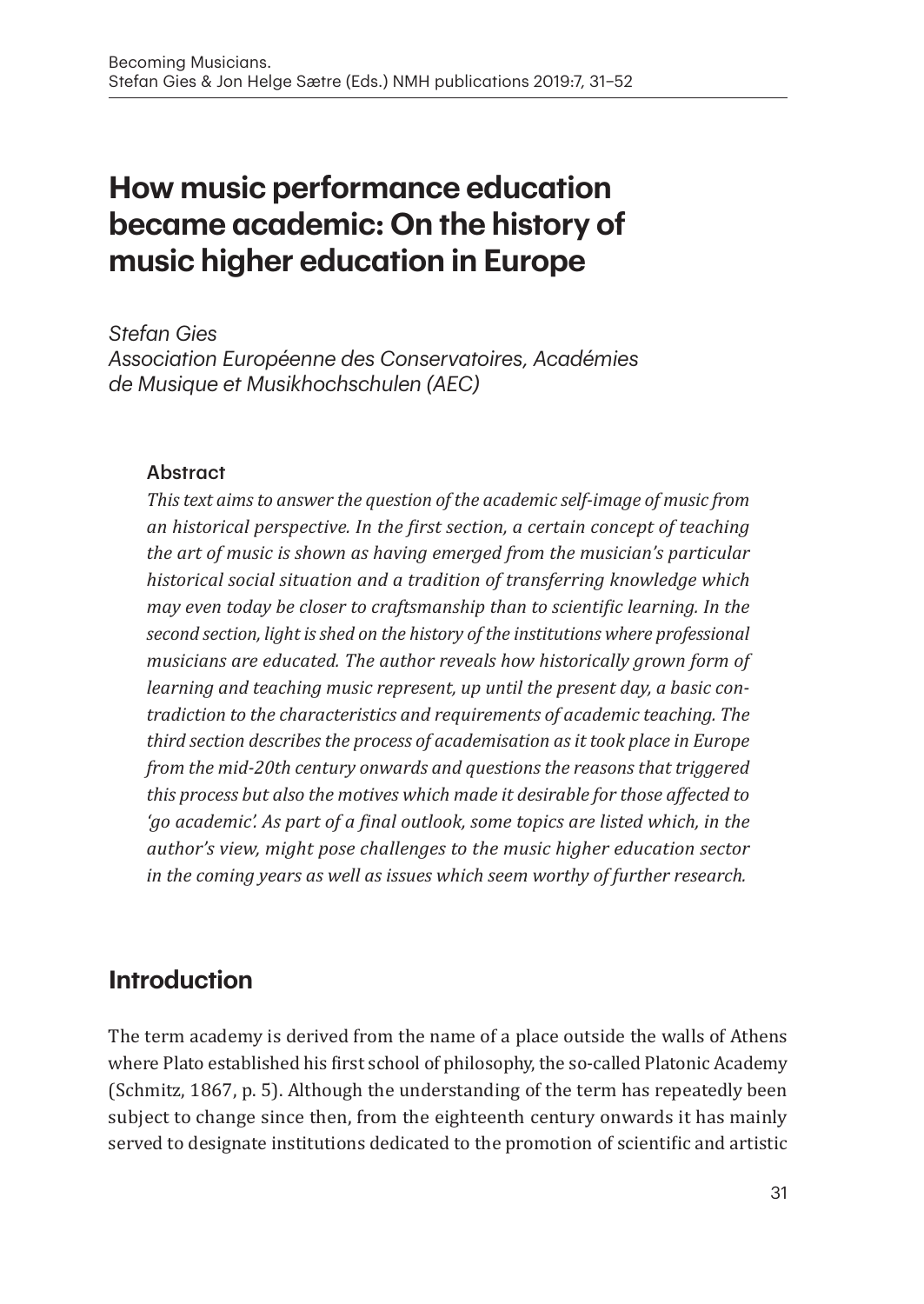studies. However, academia or academy was never and is still not a legally protected term in most countries, which might have affected its undeniable semantic volatility. Nonetheless, it can be stated that the term 'academic' as an attributive adjective is underpinned by an identical understanding in almost all European languages. This applies in particular when the term is used in the context of higher education, where it has a formal, legal meaning by distinguishing academic from non-academic studies.

By definition, an academic degree is awarded upon completion of tertiary education. Studies that lead to the acquisition of such a degree are considered academic studies. On the other hand, the attribute 'academic' can also bear an epistemological, i.e. non-formal, meaning when used to characterise a particular theory-practice ratio. An educational institution referred to as academic in this non-formal sense is as a rule aiming at generating knowledge-based and research-based competences and thus sets itself apart from a vocational school, which is considered to teach hands-on, applied skills, such as those used to carry out a craft or to provide services.

This distinction shows quite clearly that it is not always possible to assign a specific case to one category or the other without contradiction. In addition, the distinction between an academic and a non-academic (vocational) education in the epistemological sense describes an approximate theory-practice ratio, albeit not in total absence of the respective other element. No vocational education is completely theory-free. Conversely, the description of education as 'academic' does not imply rejecting references to professional practice.

Even if the ideal of 'pure' academic study still prevails in individual subjects such as philosophy or basic scientific research, the close intertwining of academic teaching and the teaching of practical skills has long been evident in many other disciplines. This is particularly true for medicine, but also for the arts. In this respect, one of the key differences between medicine and the arts is that the demand to be recognised as being academic arose in medicine much earlier than in the arts, in particular in music.

Regardless of whether or not music performance education might be seen as an academic endeavour in the above-mentioned sense, learning and teaching music performance at music Higher Education Institutions (HEIs) seems to have some unique features that differ from those prevailing in other disciplines. From a purely formal point of view, it is particularly noticeable that the faculty-student ratio is significantly higher than in other disciplines and even considerably higher than in other art disciplines. It is not uncommon for a music performance curriculum to provide one and a half to two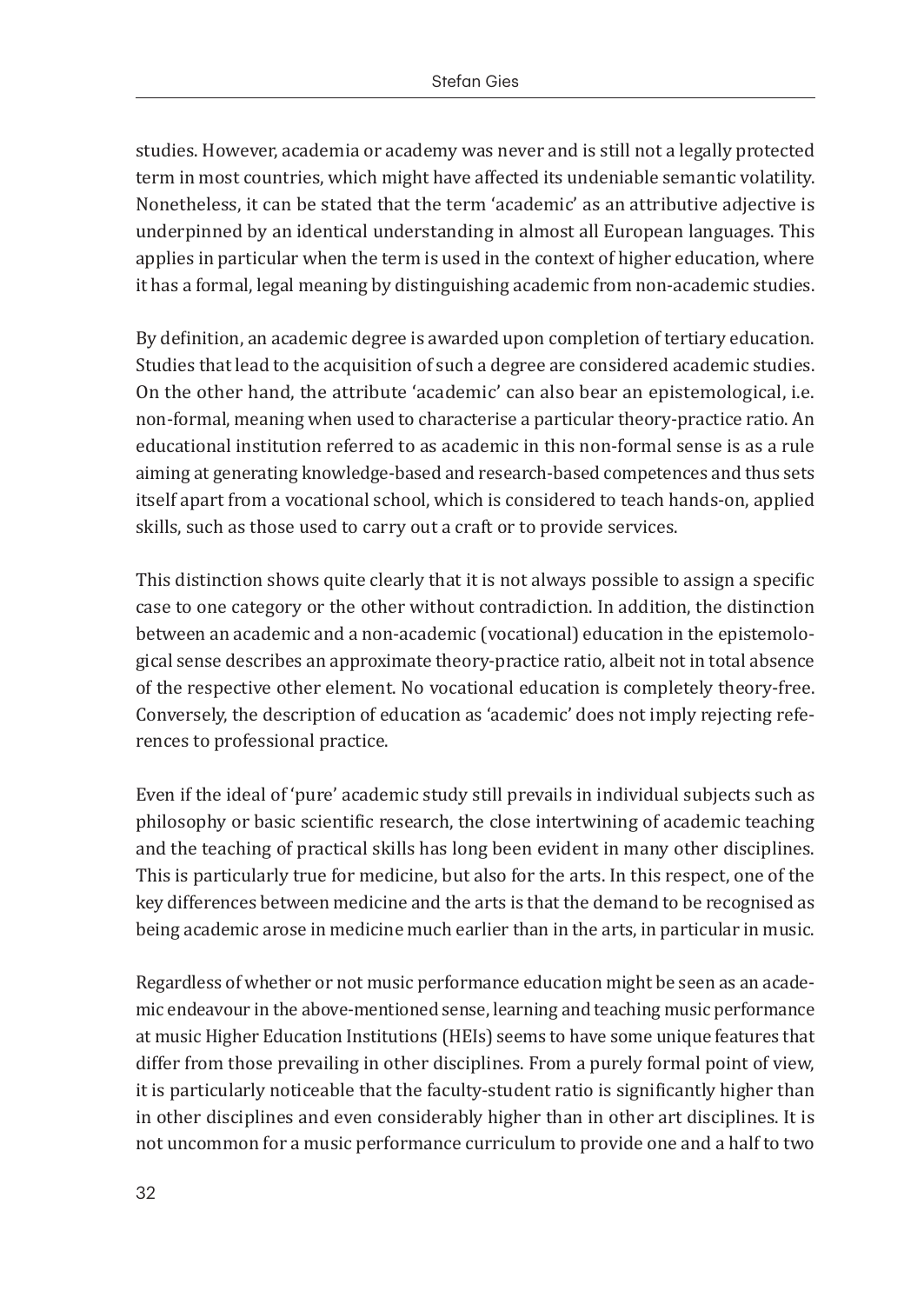hours of individual lessons with a distinguished professor per week which, of course, also impacts how teachers and students communicate and interact with each other.

There is no empirical data available to provide evidence that a number of specific characteristics of one-to-one tuition – listed below as hypotheses and assumptions that are part of a shared understanding within the community – do in fact correspond to the truth. However, these hypotheses will be backed up later in this text with arguments and information that at least support and confirm their plausibility.

- Teacher and student usually share a close relationship with each other which quite often goes beyond the boundaries of the purely professional;
- The long-standing tradition of the master-apprenticeship model is still seen by many in the field as an exemplary learning-and-teaching setting;
- The prevalence of an understanding of teaching as guided participation through which, as Monika Nerland points out, 'students explore the musical works and practices of their area of expertise and generate visible and hearable 'products' in the form of performances' (Nerland, 2019, p. 58)
- The self-image of many teachers who understand artistic practice and artistic teaching to be intuitive and not necessarily based on reflected action decisions.

The question of whether art, with all its characteristics, can be seen as an academic discipline continues to be the subject of controversy, at least in Europe. The Bologna agreement<sup>1</sup> and the process of integrating artistic studies into higher education institutions, which had advanced substantially by the beginning of the  $21<sup>st</sup>$  century, seem at first sight to provide evidence of this, not least because the Bologna Process is based on an understanding of the term 'academic' that is closely linked to the idea of the purpose-free nature of a research activity. But unlike universities, where 'academic' is often understood to be synonymous with 'quality', the term's meaning might be the opposite at art HEIs. In this context, at least in colloquial use, 'academic' rather describes the lack or neglect of artistic quality in an artwork or an activity of teaching the arts, and an 'unacademic' attitude stands as a guarantor for the preservation of the freedom of art.

Debates on whether or not the arts could be seen as academic disciplines are also related to the question of where art can be located in the area of tension between

<sup>1</sup> This refers to the legal obligations which have been adopted by many countries in the European Higher Education Area since the signing of the Bologna Agreement in 1999; the Bologna Declaration stipulates that artistic performance study programmes in tertiary education have to be fully academised.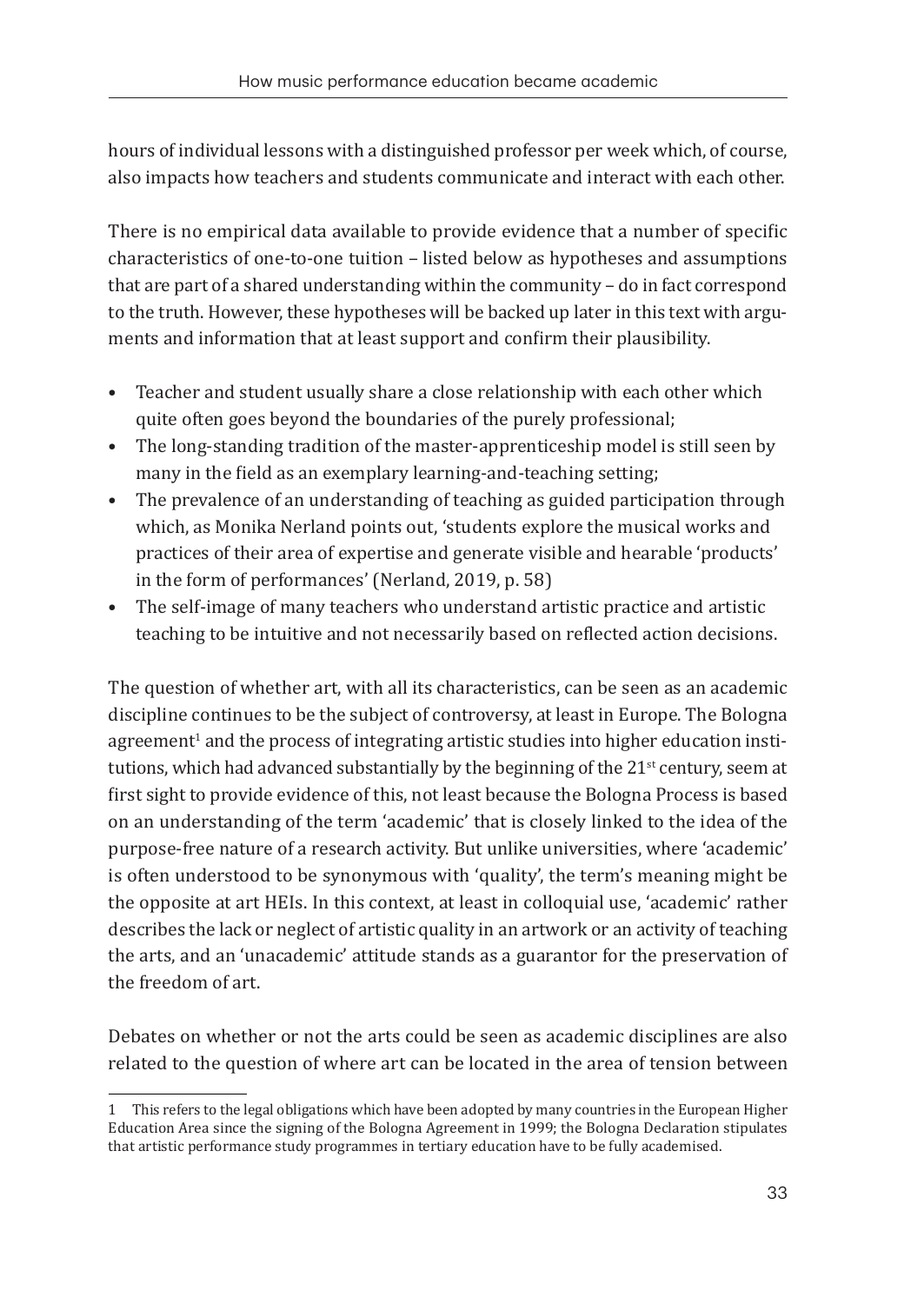science and craft. Should teaching the arts be based on the principle of transferring practical knowledge, or should it focus on reflected knowledge which is possibly based on research findings? Does art actually need to be based on a kind of reflection which goes beyond pure intuition? Does *teaching the arts* need to be reflected? These questions arise in all the art disciplines, but they have a special impact if it is about teaching an instrumentalist, a singer or a conductor because their artistic activity as performers is usually re-creative, not creative, as is the case with a composer or a visual artist, for example.

This text aims to answer the question of the academic self-image of music from an historical perspective. In the first section, it will be shown how a certain concept of teaching music performance has emerged from the musician's particular historical social situation, which has developed from an ethically motivated professional self-understanding and a handed down practice of transferring knowledge in the area of music which may to this day be closer to craftsmanship than to scientific learning.

In the second section, light will be shed on the history of the institutions where professional musicians are educated. A look into history seems to be particularly revealing, as historically developed elements have, up until the present day, been in conflict with some basic characteristics and requirements of 'academising' higher education in music.

The third and concluding section describes the process of academisation as it happened in Europe and then seeks to sum up and consolidate the results from the first two sections to give an outlook on the challenges both music HEIs and research might face in the future.

# **Roots and traditions of handing down musical knowledge**

#### Craft apprenticeship

The tradition of transferring musical knowledge, in particular handing down the skills to perform music, through a *Master* who, with his or her personality, acts as a role model for the exemplariness of a musical performance dates back at least to antiquity. The typology of such a master-pupil relationship has been described throughout all cultures and times (Calvert, 2014; Coy, 1989; Gaunt, 2009; Lave, 2011). Part of the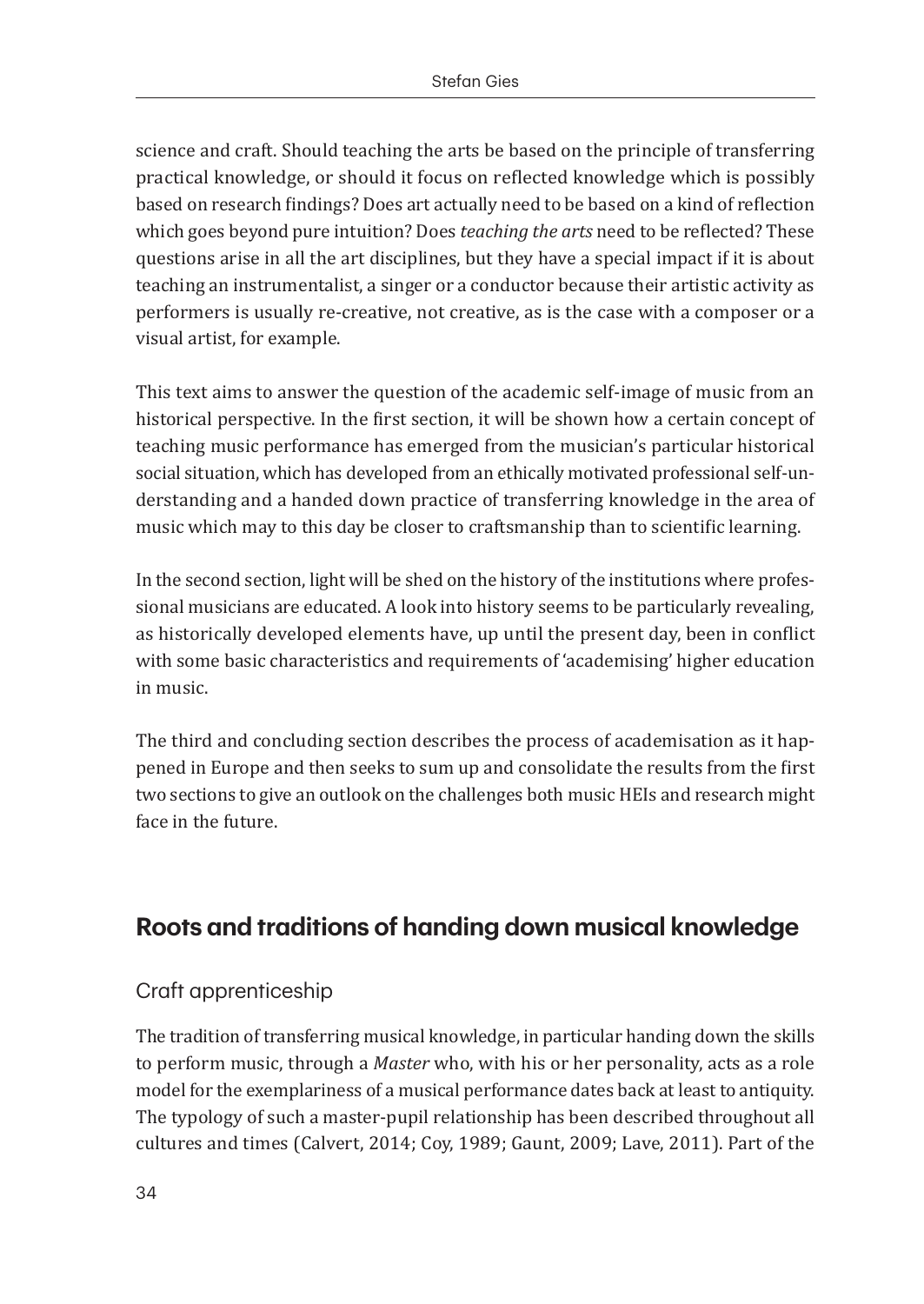characteristic features of the one-to-one master-apprenticeship relationship is a holistic pedagogical approach as well as embodied or tacit learning through practice. Lave and Wenger also emphasise the fact that the apprentice usually learns a great deal, although few tangible teaching activities appear to emanate from the Master's actions (Lave & Wenger, 1991, p. 92).

As a principle and method for transmitting knowledge and experience, the master-apprentice relationship still dominates in areas whose body of knowledge is more experience-based than evidence-based. In other words, in those areas in which experience in the development of professional know-how is more important than the findings of scientific research. This applies to the area of religious and spiritual practice as well as to crafts and art.

Although the impact of the master-apprentice relationship has diminished since the beginning of the  $19<sup>th</sup>$  century due to the progress of scientific knowledge, in particular in areas of knowledge which provide verifiable and objective outcomes, the principle of a craft apprenticeship remains of considerable importance not only in the domains of craftsmanship and art (Coy, 1989, p. 2). Michael Coy notes that methods of craft apprenticeship are particularly relied on when a special know-how needs to be taught which 'contains some element that cannot be communicated, but can only be experienced' (Coy, 1989, p. 2). This does not only apply to craftsmanship in the conventional sense, but also to the education of lawyers, doctors or business people, for example. As a side note, Coy mentions that this might also be a matter of preserving the exclusivity of knowledge, of securing power by deliberately limiting the number of knowledgeable and 'initiated' ones.

A critical examination of the implications of the master-apprentice relationship takes place predominantly in the field of music education research. Thus, several authors point out that the principle of the craft apprenticeship is less innovation-friendly with respect to the learning and teaching methods used because the masters tend to behave in the same way towards their apprentices as their masters behaved towards them in the past. The reflection on one's role as a teacher does not belong to the core repertoire of the master's doctrine (Calvert, 2014, p. 61 and 199; Nerland & Hanken, 2004). Randall Allsup explores the question of what student-centred, open and nonhierarchical teaching-learning settings might look like in instrumental lessons which could replace the traditional craft apprenticeship (see Allsup, 2016).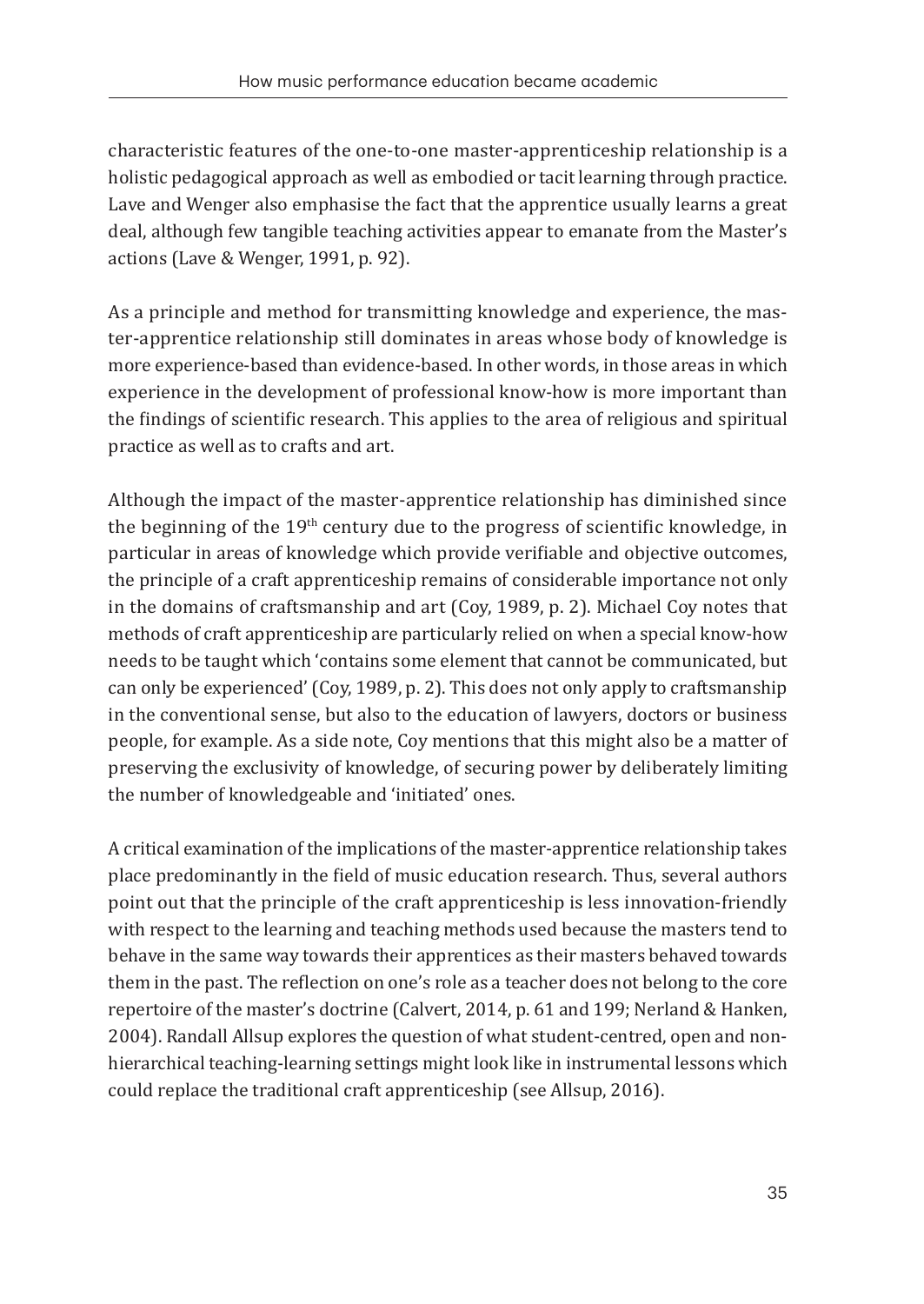### Craft and art – Richard Sennett's 'The Craftsman'

In his essay entitled 'The Craftsman' dating from 2008 (Sennett, 2008), the American philosopher and sociologist Richard Sennett describes the tension between a conventional understanding of science and the principle of knowledge acquisition through *Erfahrung*<sup>2</sup> . Science, according to Sennett, cannot replace the formation of knowledge through practice-based experience as an epistemological principle, but at best supplement it. This obviously does not apply *only* to art, but it is *especially true* of art.

Based on the maxim 'letting the hand lead the brain, rather than letting the brain rule the hand', he introduces the concept of 'craft thinking' into the debate. Thus, referring to game theories, such as those of Friedrich Schiller, Johann Huizinga and Erik Eriksson (Sennett, 2008, pp. 270-271) as well as to the ideas of the so-called 'neo-pragmatists' (to which he himself subscribes) $^3$ , he develops the thesis of the (partial) superiority of craft thinking over scientific thinking. According to Sennett, the hand is in many cases more likely to be able to inform the brain than vice versa. Sennett interprets this as a consequence of the 'evolutionary dialogue between the hand and the brain' (Sennett, 2008, p. 151). Nevertheless, the use of exploratory methods and innovative techniques to solve problems has never solely been the domain of science and research but has always been an implicit part of the craftsman's professional ethics.

Sennett's hypothesis is supported by studies on cognitive psychology (Ignatow, 2007; Yanchar, Spackman & Faulconer, 2013). It is enlightening to note that Sennett, in order to clarify these contexts and interrelations, puts the activities of a performing musician (together with those of a glass-blower) at the centre of his reflections. According to Sennett, the learning processes taking place when a string player is practising his or her instrument are essentially controlled by the interplay between the haptic and the hand, while the rationally analysing brain only plays a marginal role in this process at best.

The musician touches the string in different ways, hears a variety of effects, then searches for the means to repeat and reproduce the tone he or she wants. ... Instead of the fingertip acting as a mere servant, this kind of touching moves backward from sensation to procedure (Sennett, 2008, p. 157).

<sup>2</sup> Sennett refers at this point explicitly to the German term because of its clear and univocal meaning as experience that can only be acquired through practice (Sennett, 2008, p. 287).

<sup>3</sup>  (See Sennett, 2008, pp. 286–291). Above all, Richard Rorty (1931–2007) and Hans Joas (\*1948) are considered to be outstanding representatives of neo-pragmatism.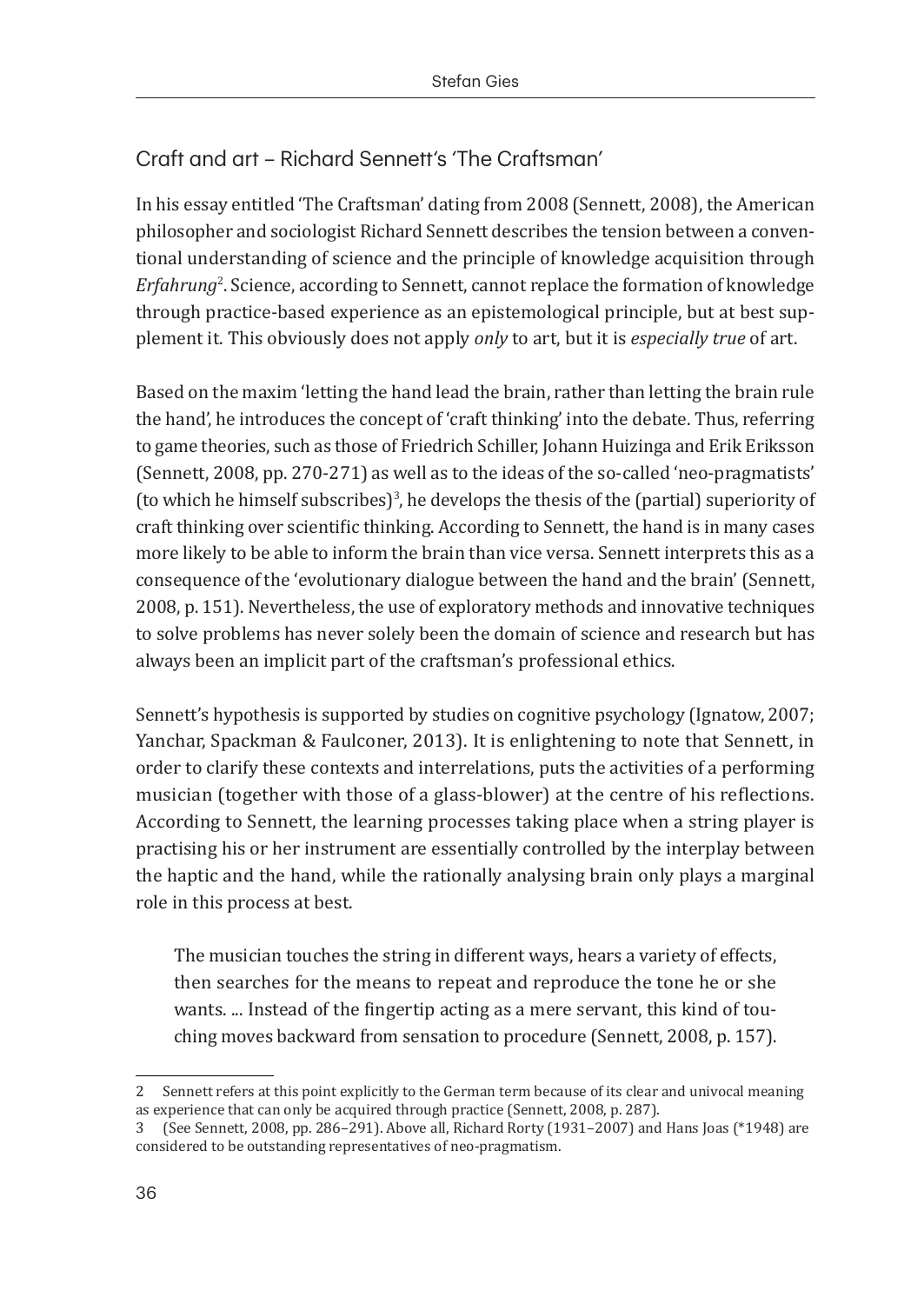Sennett interprets the process of practising as a continuous repetition in which making mistakes is, so to speak, a necessary prerequisite for specifying the information stored in the brain. It is not the brain that controls the hand, but the other way round: 'Practicing becomes a narrative, rather than mere digital repetition' (Sennett, 2008, p. 160).

By defining the concept of 'craft' in an epistemological sense as a mode of knowledge acquisition, Sennett clearly expands the semantic meaning of the term as a contrast to our everyday understanding.

Craftsmanship names an enduring, basic human impulse, the desire to do a job well for its own sake. Craftsmanship cuts a far wider swathe than skilled manual labour: it serves the computer programmer, the doctor and the artist (Sennett, 2008, p. 9).

Thus, Sennett associates craftsmanship not only with the carpenter, bricklayer, glassblower or potter but also with computer programmers, laboratory technicians, philosophers and surgeons. What distinguishes an artist from a craftsman in the sense described here is not just the specific nature of his activity, his thinking, or his professional self-understanding, but his particular role in society and his social status. For Sennett, the existence of the professional group, 'artists' as a distinction from 'craftsmen', is above all a sociological phenomenon. (Sennett, 2008, p. 73).

The professional musician's role in society through changing times

The social history of the artistic profession provides many examples which support Sennett's view. In ancient Greece it was considered immoral for a member of the higher classes to play a musical instrument. Playing music was left to the slaves (Wiedemann, 1981, p. 123). In the Middle Ages the theoretical examination of music was considered as reflective or knowledge-based, but that view did not apply to the *performance* of music. The *septem artem liberales* ('The Seven Liberal Arts') include a number of fundamental disciplines to which the artist refers in his work – such as grammar, logic, geometry and the *theory* of music – but not the composing or performing of music (Ehrenforth, 2005, p. 176; Lindgren, 1992; Salmen, 1997, p. 33). Up until the 19<sup>th</sup> century, groups of wind players were active in many European countries (called *town pipers* in England, *Stadtpfeifer* in Germany and *pifari* in Italy), whose task it was to give signals and to provide musical accompaniment to urban festivities. These town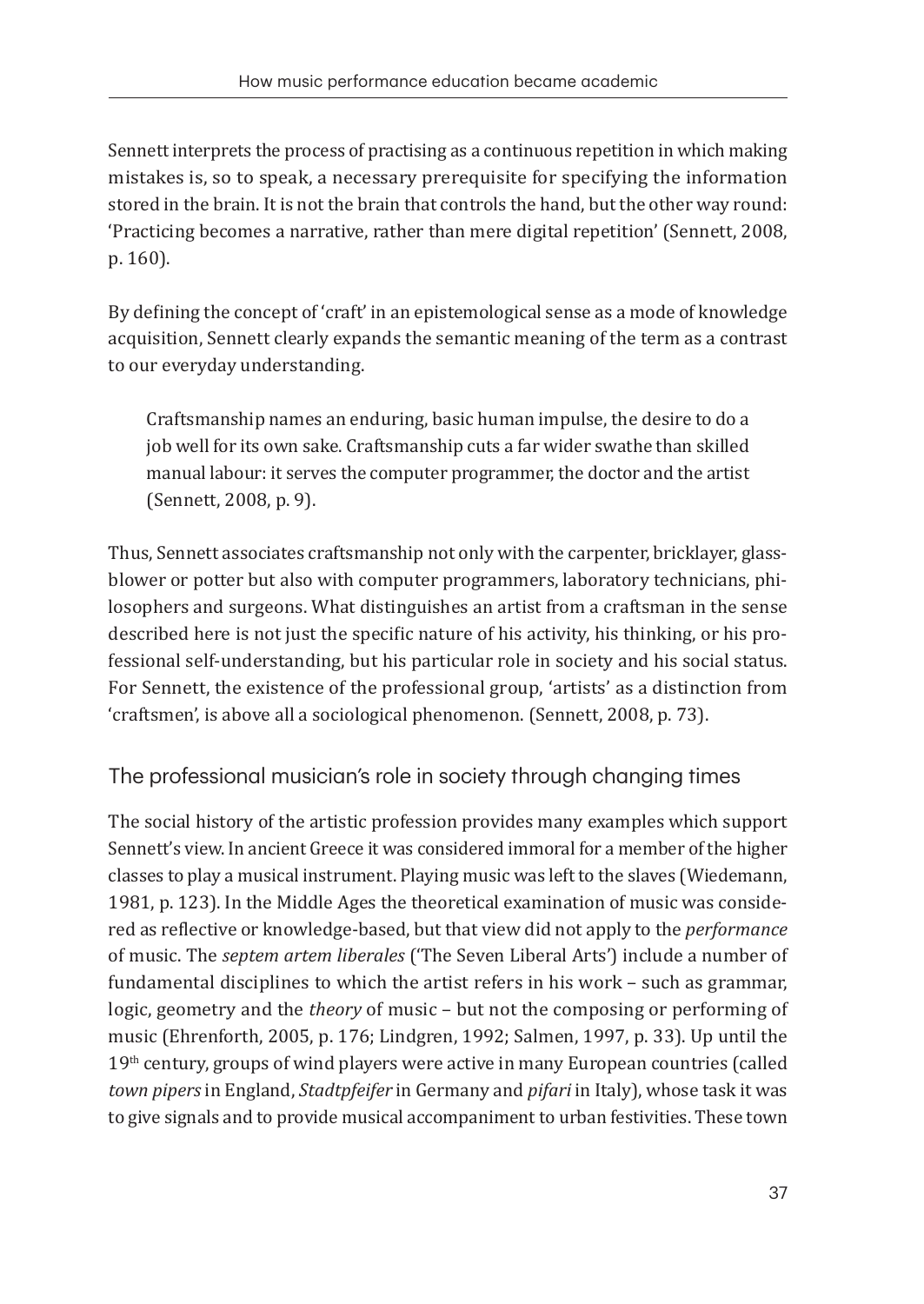pipers were organised like craftsmen in guilds, following strict rules of professional practice and professional organisation. (Salmen, 1997; Suppan, n.d.)

From the late Middle Ages to the  $19<sup>th</sup>$  century, the production of works of art as well as the transfer of artistic knowledge and skills were embedded and organised in structures which correspond to those of a carpenter's or butcher's business. As a rule, there was a form of organised teaching whereby apprentices had to be at the service of the master and were at some point, depending on the progress of their learning, allowed to carry out minor tasks or assistant jobs for which they had to pay apprenticeship fees. However, even at that time it was a unique characteristic of the art apprentice compared to a 'normal' craft apprentice that it was more career-enhancing for a young painter to be able to say: 'I have been working for two years in the workshop of Master Cranach' than to show up with a master craftsman's certificate (Alpers, 1988; Gream, 2000; Hauser, 1953, pp. 331–338).

Conversely, in the Renaissance the idea of an ingenious master who was, as an individual, the bearer of such knowledge that enabled him or her to perform outstanding achievements in his or her profession was common not only in the realm of art but also in terms of craftsmanship (see Hauser, 1953, pp. 349–354). One needs only to think of the famous Cremonese violin makers. However, it is Immanuel Kant, and his particular definition of genius<sup>4</sup>, that lays the foundations for a new image of an artist gradually becoming established during the  $19<sup>th</sup>$  century, one of the main characteristics of which is the substantial enhancement of the respective artist's social recognition.

Kant's genius is not a scholar, but he or she has a form of implicit knowledge that is inextricably linked to the notion of an intuitively reflected artist. Thus, Kant offers to the artist not only a new rationale to legitimise his or her professional activity but also a higher social status: the artist is now emancipated from craftsmanship by being accepted as a member of an intellectual elite, but without being subjected to the quality standards and rules of professional ethics which apply to the world of science and the humanities.<sup>5</sup> Artists in this sense are, initially, only the composers and the virtuoso star performers among instrumentalists and singers. The mass of the orchestral and military musicians (the only areas in which it was possible to get

<sup>4</sup>  'Genius is the talent (natural endowment) which gives the rule to art. (...) genius is not an aptitude in the way of cleverness for what can be learned according to some rule (...) and that consequently originality must be its primary property' (Kant: The Critique of Judgment, § 46).

<sup>5</sup>  Sennett, however, dismisses notions such as genius, inspiration and creativity to characterise both the artist's and the craftsman's activities as they 'carry too much Romantic baggage' (Sennett 2008, p. 290)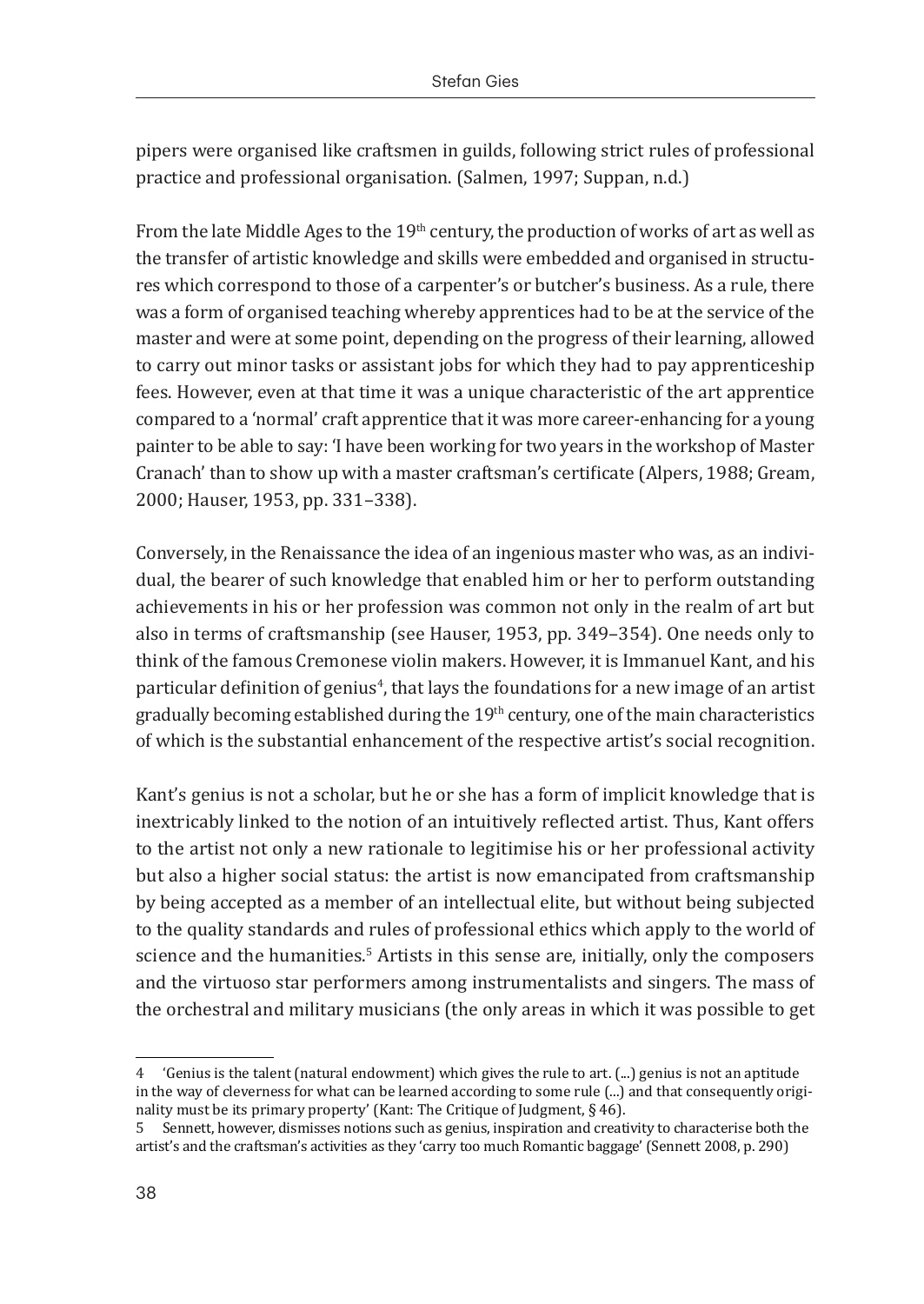permanent positions in the 19<sup>th</sup> century) remained unaffected by such tendencies; unlike composers and virtuosos, they were (often civil servant) service providers and saw themselves as such.

## **The history of music education institutions**

#### Beginnings

Before the Enlightenment the transfer of musical knowledge and skills predominantly took place in a private setting. This private setting could be organised in the form of a master craftsman business in which the apprentice purchases an apprenticeship position based on a private law contract and including food and lodging. In many cases the transfer of knowledge takes place within the family, passed down from father to son. However, there were also significant exceptions.

One of these exceptions was the town pipers mentioned in the previous chapter, who were organised in guilds. Another exception was the more or less systematically structured orchestra schools which had been to emerge in the early  $17<sup>th</sup>$  century from the environs of court orchestras. Word had been getting around that it was more profitable to invest in educating the next generation using its own resources rather than hire trained musicians on the free market. Examples of such orchestral schools can be found in Vienna, Mannheim, Paris and Stockholm (see Sowa, 1973, p. 90; Reese Willén, 2014, p. 184).

In terms of numbers, by far the most significant institutionalised music education took place in a church environment, and this happened in a great variety of settings and for different purposes. Some of the musicians educated in church institutions were also active in the area of secular music, thus ensuring a permanent knowledge flow. Conversely, trends and fashions emerging from the realm of secular music always had an impact on the further development of church music (Ehrenforth, 2005; Houston 1988). Despite this continuous exchange, the two worlds of sacred and secular music remained largely separate over the centuries, and the ecclesiastical music education institutions only marginally contributed to the emergence and further development of secular institutions of higher music education. That is why they will not be the subject of further consideration here.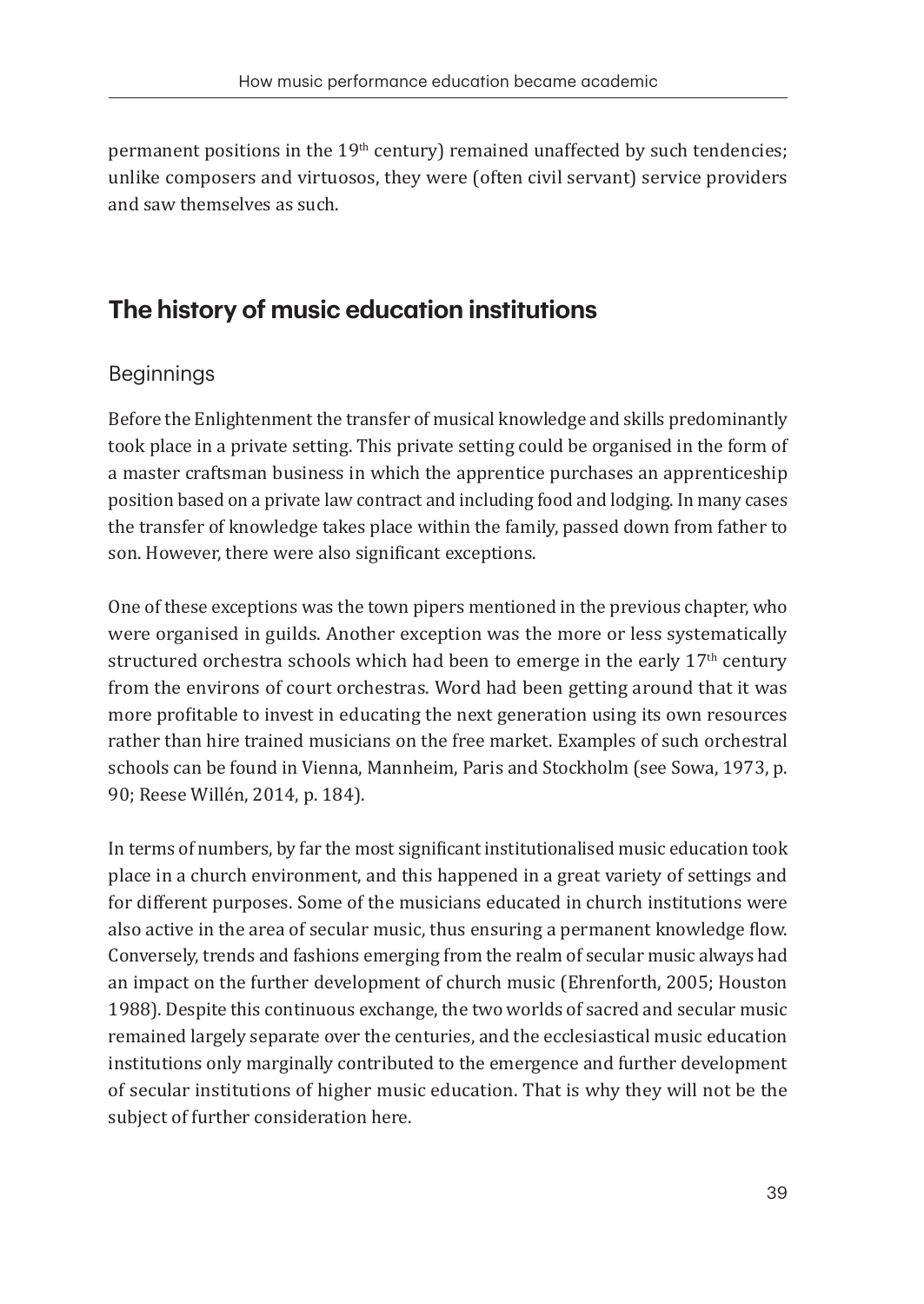Even if it is true that the very first conservatoires were closely linked to the church, they have never been ecclesiastical institutions but rather institutions sponsored by the church. Moreover, the conservatoires' original objective was not artistic or pedagogical, but social. Originating from Naples in the mid-14th century, orphanages or institutions for orphaned children *(orfanotrofio)* (Rexroth, 2005) were established in many Italian cities. Since the sixteenth century, more and more of these institutions appeared under the name *conservatorio* (lat. *conservare* = preserve), which can be taken as evidence that the task of these institutions was no longer to only look after orphans but also to educate them and prepare them for earning a living. However, the primary focus of vocational training at these conservatoires was first and foremost in the area of craftsmanship (Enciclopedia, 1931, p. 194).

This only changed with an increasing demand for musicians in the labour market at the turn of the  $17<sup>th</sup>$  century. Since that time evidence shows that well known and successful musicians were committing themselves to teaching at a conservatoire. While Alessandro Scarlatti soon terminated his engagement at the Neapolitan *Conservatorio di Santa Maria di Loreto* in 1689, Antonio Vivaldi spent 15 years in the service of the *Ospedale della Pietà* in Venice, leading its orchestra to achieve outstanding quality of performance. As a symbiosis of social welfare and elite musical training, it may thus be considered as a kind of baroque prototype of *El Sístema*<sup>6</sup> .

# **The emergence of the conservatoire as an institution of bourgeois musical life**

Conservatoires, as we know them today, are an invention of the bourgeoisie. As will be seen in the following, their emergence is closely linked to the replacement of the nobility with a self-confident urban bourgeoisie as the bearer of high culture. This gradual process lasted right through the period between the French Revolution and the First World War.

Whilst Italian conservatoires, having their origin in the pre-revolutionary period and operating with a pre-revolutionary spirit, were almost completely dissolved during the occupation by Napoleonic troops in 1798/99, the first 'new style' bourgeois conservatoire was founded just a few years earlier, in 1794: the Paris Conservatoire, first

<sup>6</sup>  http://fundamusical.org.ve/el-sistema/#.WYimiSsaQzU (retrieved 08.08.2017)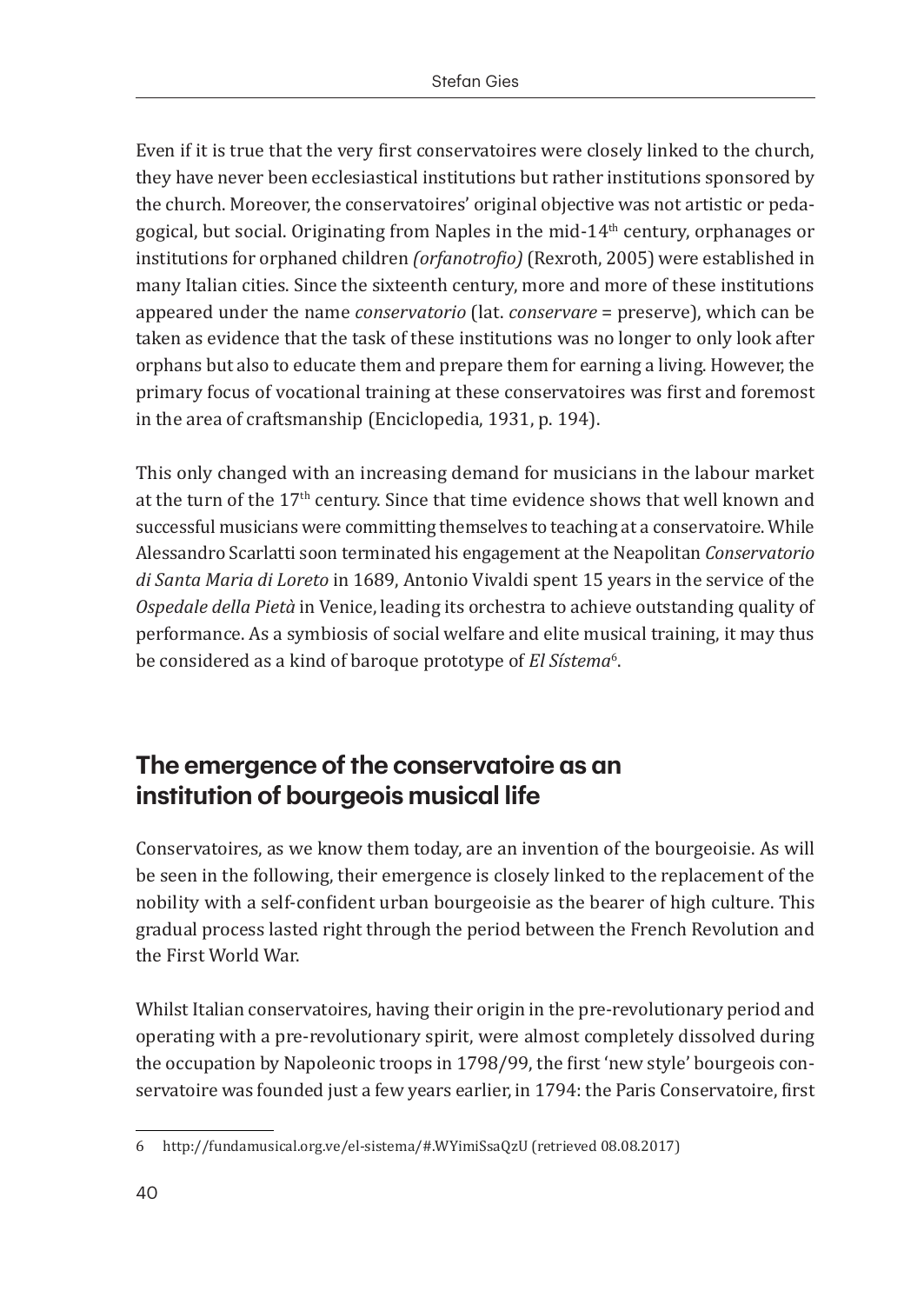named the *Conservatoire national des arts et métiers* but renamed the *Conservatoire de Musique* a year later. The task of this state-funded institution was to provide a publicly accessible teaching programme which was mainly focusing on offering instrumental lessons in wind instruments but also, to a limited extent, in string instruments and the harpsichord. Added to this was the task of developing methods for instruction in the individual instrumental subjects as well as musically accompanying the celebrations and festivals of the nation.

The extent to which the conservatoire was considered to be the product of the great revolution became obvious on the occasion of its closure in 1816. Although the conservatoire never ceased operation under the Restoration, the institution was renamed the *École royale de musique et de déclamation*, the founding director Bernard Sarrette was fired, and the institution lost its independence. In the 1820s entrance examinations and final certificates were introduced for the first time (Bongrain & Poirier, 1996). The founding of the *Paris Conservatoire* illustrates the direct link between the dissolution of feudalist structures and the assumption of responsibility for the areas of education and culture by civil society.

The idea of establishing independent music education institutions became very popular in the following years, especially in the German-speaking countries. At the time, the term *conservatoire* was becoming a brand name, intending to create a picture of seriousness and quality. It is only on the basis of an act on the freedom of economic activity coming into force that the bourgeoisie gained sufficient economic power to enable founders to establish and run privately operated conservatoires. From the 1840s, private music conservatoires enjoyed a boom, but the vast majority of these institutions did not see their task as just educating professional musicians, but rather as providing instrumental or vocal guidance of wealthy 'dilettantes and music lovers' (Sowa, 1973, p. 20).

There were, however, a few exceptions, the best known being the *Leipzig Conservatoire*, which was founded in 1843 and went on to gradually replace the Paris Conservatoire as a role model for many conservatoires and music academies which were created right across Europe, and even beyond, in the second half of the  $19<sup>th</sup>$  century. This raises the question of what made this conservatoire so special and why, for decades, it was considered the prototype of a modern, vocationally orientated music education institution. First of all, it is important to note that the *Leipzig Conservatoire* was, from its very beginning, subject to very special circumstances and was pursuing objectives differing from almost any other initiative to establish a conservatoire: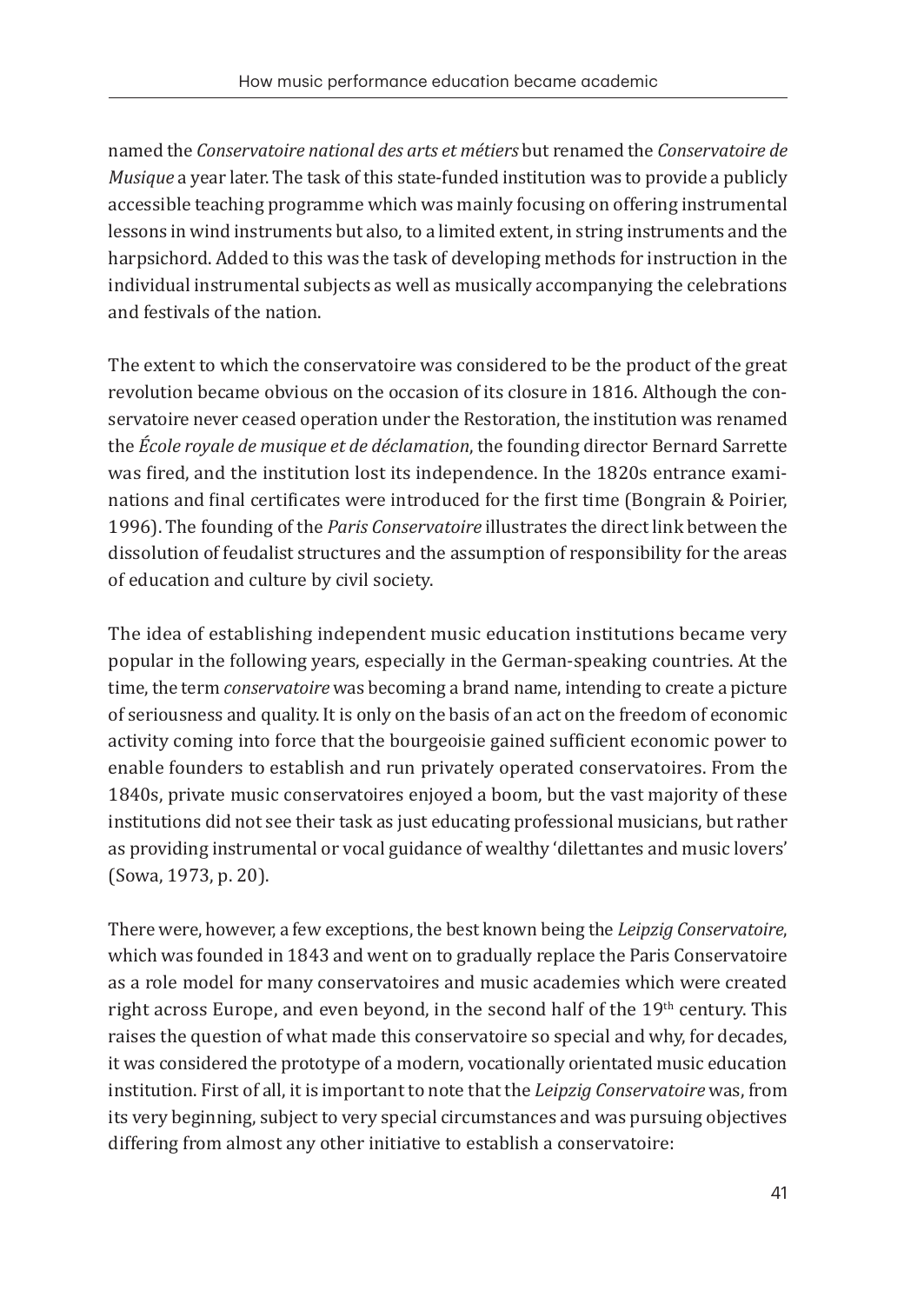- It was based on a curricular concept, which essentially bore the signature of Felix Mendelssohn-Bartholdy; Mendelssohn's aim was to train qualified professional musicians.
- Mendelssohn did not intend to academise the training programme in the modern sense but to link it to theoretical knowledge, inter alia, through systematic training in the basics of harmony.
- As the city of trade (Leipziger Messe) and of knowledge (Universität Leipzig), Leipzig was particularly open to the new ideas of liberalism, freedom of thought and the free economy.
- As early as in the first half of the nineteenth century, Leipzig had an intensive bourgeois musical scene, characterised by the activities of the Gewandhaus Orchestra and the Thomanerchor, in which courtly traditions played next to no role.
- Even the founding of the Leipzig Conservatoire would not have been possible without a considerable financial contribution from the inheritance of the wealthy and childless councilmen of Leipzig, city judges and the manor owner Heinrich Blümner (Wasserloos, 2004).

The economic and social aspects of music education in the 19<sup>th</sup> century

The numerous initiatives to establish music education institutions were also the result of dramatic social change. The musicians who lost their jobs in the course of the dissolution of many court orchestras were entering the labour market as freelancers (Weber, 2008, pp. 89–92). At the same time so-called dilettante orchestras popped up, composed of committed citizens, which in turn contributed to a growing demand for organised, quality-orientated music lessons (Sowa, 1973, p. 22). This also explains why it was not the main focus of the majority of newly founded conservatoires to educate professional musicians.

Even if some of these privately owned conservatoires that emerged in the years after 1845 were run with a philanthropic purpose, the vast majority were profit-orientated enterprises. It is thus not surprising that in the second-half of the  $19<sup>th</sup>$  century complaints about the poor quality of teaching and the lack of cultural and educational concepts arose. Hugo Riemann writes: '[T]he student pays and in return gets his lessons – anything else is up to the student' (Riemann, 1895, p. 28).

Still, by the outbreak of World War I it was the exception rather than the rule that young people striving for a career as professional musicians decided to attend a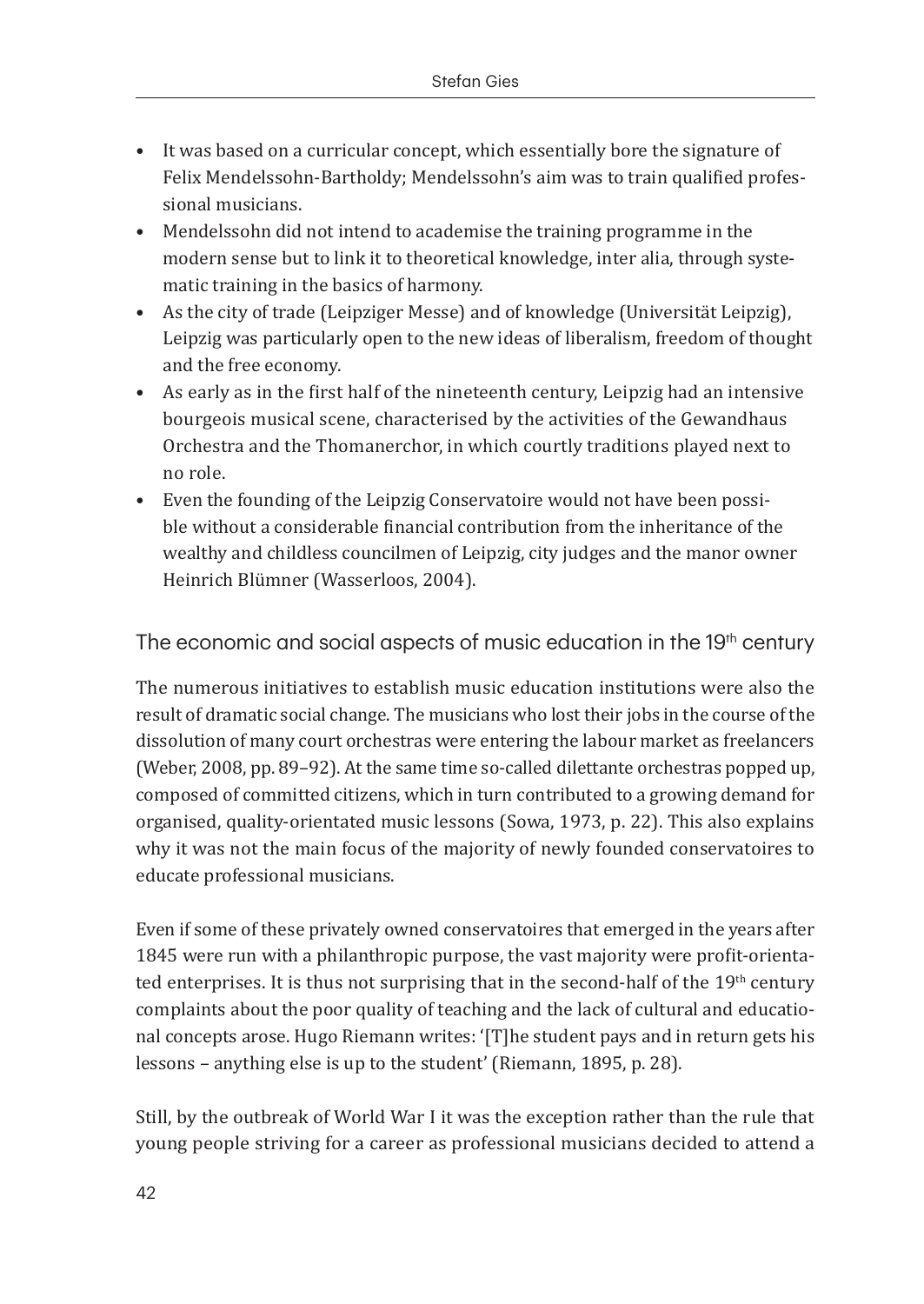conservatoire or a music school. Neither did having graduated from a conservatoire provide substantial benefits when entering the labour market, nor was it cheaper or more prestigious to attend music lessons at a public institution instead of having private lessons. In addition, the number of professional orchestras running their own vocational orchestra schools or offering internships was continued to increase until World War I.

### **The transition from vocational schools to higher education institutions**

The state takes over

Hugo Riemann's swipe at the conservatoires cited in the previous chapter is not only critical of their one-sided commercial orientation and lack of educational mission, but also of their insignificance to the labour market.

The artists' agencies who, as is well-known today, are the real Kapellmeistermakers, do not even ask for the certificate of the conservatoire, but judge only from their own experience, i.e. by providing small, subordinate, second or third-level jobs to their aspirants. Then, if these [aspirants] stand the test, quickly advance them (Riemann, 1895, pp. 30-31).

Riemann's observation that conservatoires were not needed from the perspective of the labour market thus reduced the state's ambitions to interfere with the structures of vocational musical training. The fact that a trend to nationalise the former private conservatoires arose was not caused by government interest but by the pressure emanating from a public debate targeting the promotion of civic values, which was supported not least by critical statements of culturally well known and respected persons such as Hugo Riemann (Riemann, 1895; Roske, 1986).

As early as 1874 the *Musikschule München*, as one of the first of its kind, became a 'state institution' under the Ministry of Culture (Edelmann 2005). In 1909 the *Vienna Conservatoire* was nationalised. However, both institutions continued to be almost exclusively privately financed. The only institution in the 19<sup>th</sup> century aside from the *Paris Conservatoire* to be predominantly funded by the state was the *Königliche akademische Hochschule für Musik*. It was founded in Berlin in 1869 and, until the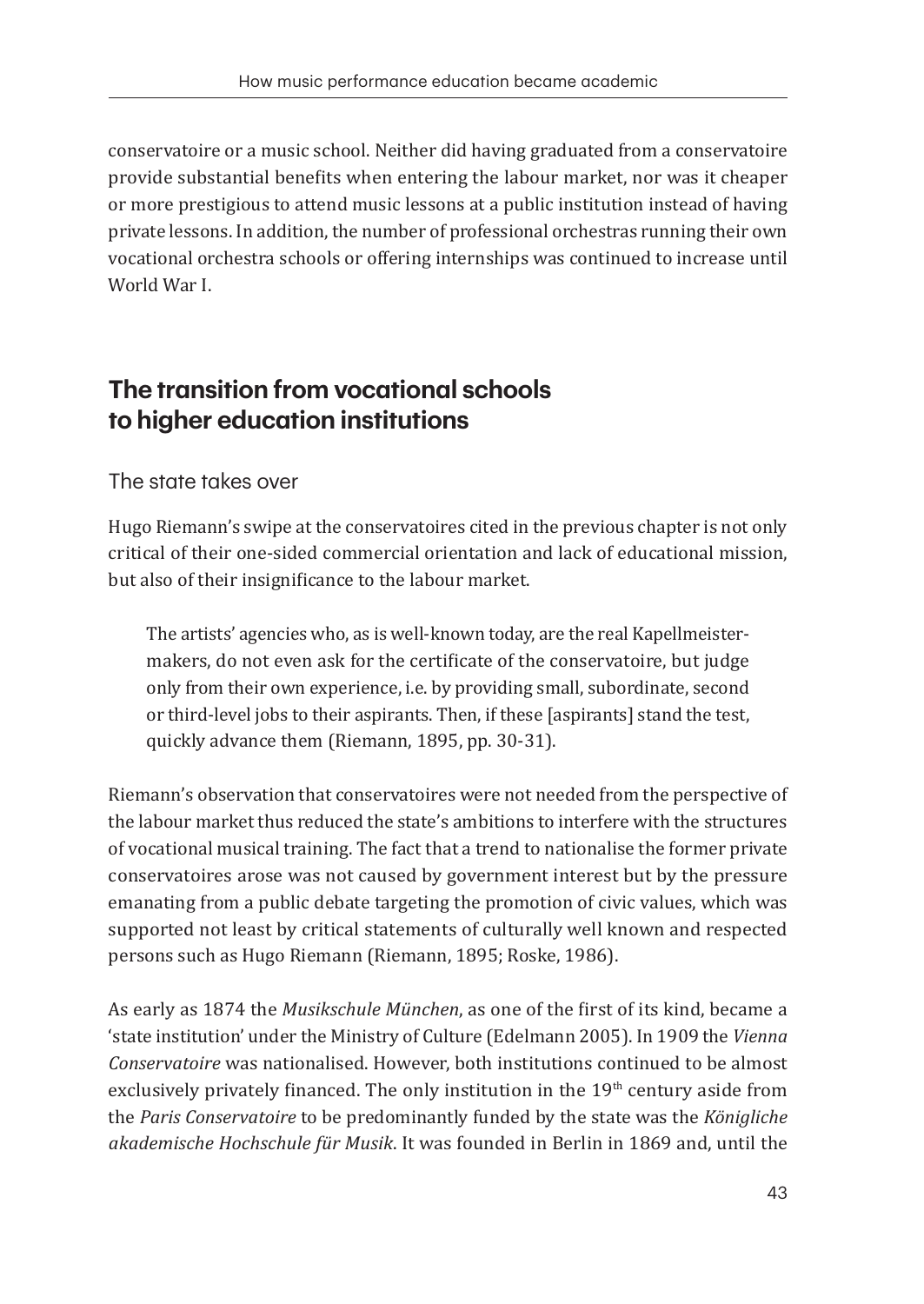1920s, remained the only institution of its kind to hold the designation 'university' (*Hochschule*) (Schenk, 2004, pp. 12-13).

Nowhere in Europe, however, was there a compelling need to transfer state sovereignty to a higher music education institution. This presumably arose for the first time in the context of the so-called 'Kestenbergreform' in the mid-1920s, when classroom music teacher education in Prussia was reorganised and assigned to an institution which was both artistically and scientifically orientated (see Kestenberg & Gruhn, 2009, pp. 168– 169; Schenk, 2004, p. 174). Significantly, the new teacher education programme was not assigned to the *Hochschule für Musik* but to the *Institut für Kirchenmusik* (Institute for Church Music), founded by Carl Friedrich Zelter in 1822 and later transformed into an *Akademie für Kirchen- und Schulmusik*, and, as of 1935, named the *Staatliche Hochschule für Musikerziehung und Kirchenmusik*. Immediately after the end of World War II, the *Hochschule für Musik* and the *Staatliche Hochschule für Musikerziehung und Kirchenmusik* merged. The further development of this institution was now to take a course which could be described as a creeping process of academisation – a process which unfolded in a similar way in other countries.

#### The process of academisation

Typical of this process is on the one hand the institutional separation of musical lay training from vocational training to professional musician and on the other the question of the value of the degrees awarded by these institutions. Even though most of these institutions now awarded state-qualified professional diplomas, their legal status was still only that of a vocational school, even if they were bearing the name 'academy' or 'university'. In 1956, for example, German jurisprudence was in agreement that no academic degrees can be awarded for artistic achievements (Thieme, 1956, p. 218). However, voices were becoming ever louder, articulating the claim to equate the institutions of higher music education with universities. Initial successes of such campaigns became evident in the course of the 1960s (see Hofer, 1996, pp. 21–25). Legal equality was established either in the course of the adoption of separate laws or through integration or collaboration with universities.

In the 1970s the conservatoires in the Nordic countries were dissolved and converted into music colleges or incorporated as music faculties into the nearby university. This also led to the abolition of the term 'conservatoire', not only in Northern Europe but also in the German speaking countries. Although this process did not take place simultaneously in the different European countries, the trend was heading in the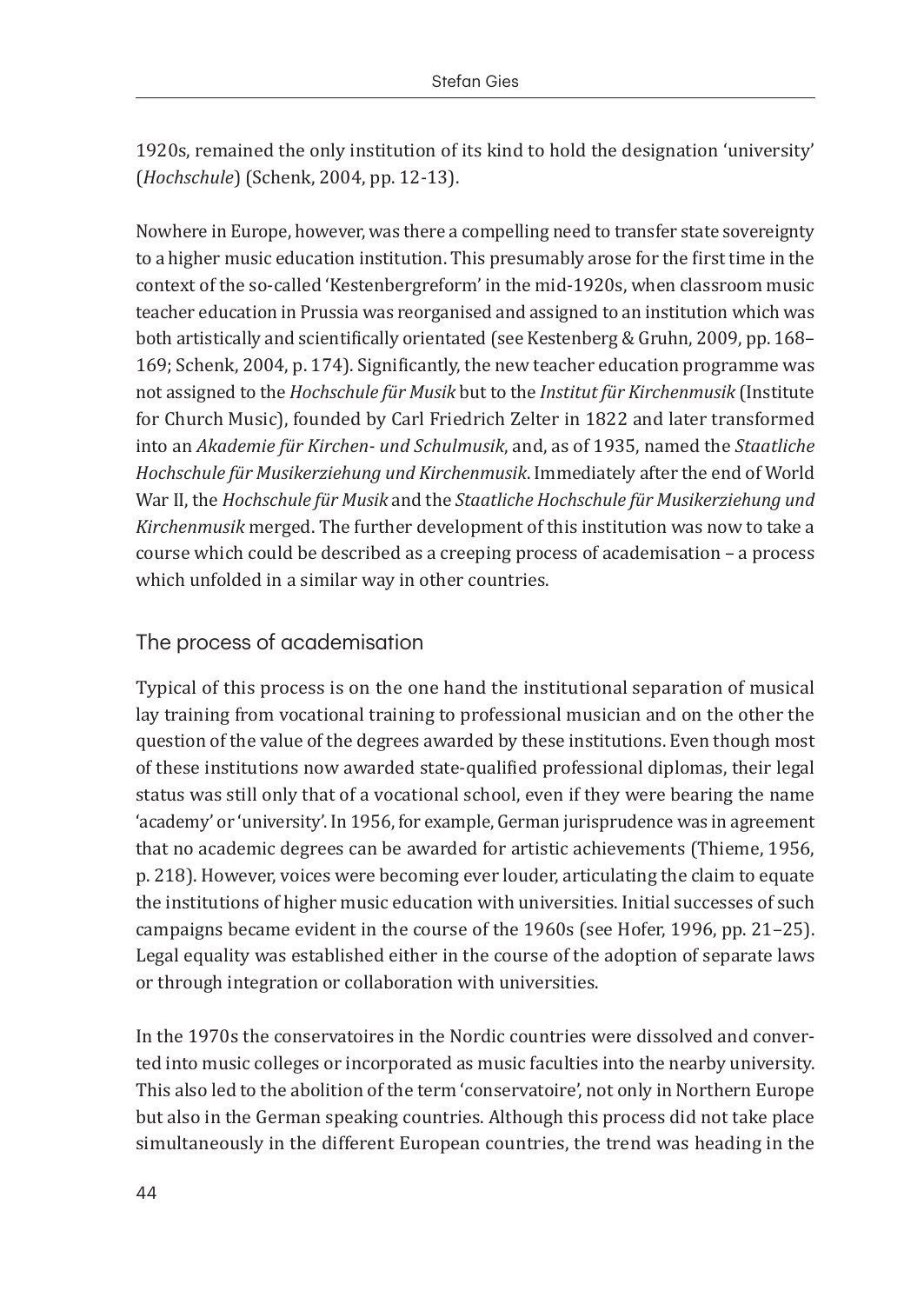same direction and followed a similar dynamic. The process was reaching its critical stage after the Bologna Declaration was launched in 1999. Triggered by the so-called Bologna Process, almost all of the countries which are part of the European Higher Education Area (EHEA) were implementing laws stipulating that all disciplines and study programmes must demonstrate that they are reflective or theory-based, in other words, that they are 'academic'.

Some countries decided to keep the title conservatoire while equipping them with academic status, as was the case in the UK, Belgium, the Netherlands and Russia. However, the conservatoires in almost all the Mediterranean and Romance-speaking countries remained non-academic, although even there, after World War II, a distinction was made between 'conservatoires' and so-called 'higher conservatoires', such as in Spain and France. But even where the music HEIs are fully recognised as being equivalent to universities in legal terms, it does not necessarily mean that general acceptance of the impact and significance of the formally acquired academic status has taken place. On the contrary, the discussion about how to interpret the fact of being 'academic' and how to fulfil relative requirements in higher arts education continues to this day.

# **Wrap-up and conclusion**

If one asks in retrospect whether and, if so, why academisation is seen by those concerned as a desirable goal, the different understandings of the term that have been mentioned above become a key factor of discussion. On top of that, however, the aspiration 'to academise' can be driven by different motives. Overall, this seems to contribute to a confusing picture. But let us first look back on the motives that have indeed been and still are standing behind efforts to academise the institutions of higher music education. In this regard, at least four different aspects can be distinguished from each other, each of which is linked to a different objective.

'Academisation' in this sense can target:

- 1. The increase in social reputation (social aspect)
- 2. The award of legally-standard degrees which may regulate access to certain professional activities or offices (formal/legal aspect)
- 3. The recognition as a discipline whose methods of knowledge acquisition are theory or reflection-based (epistemological aspect)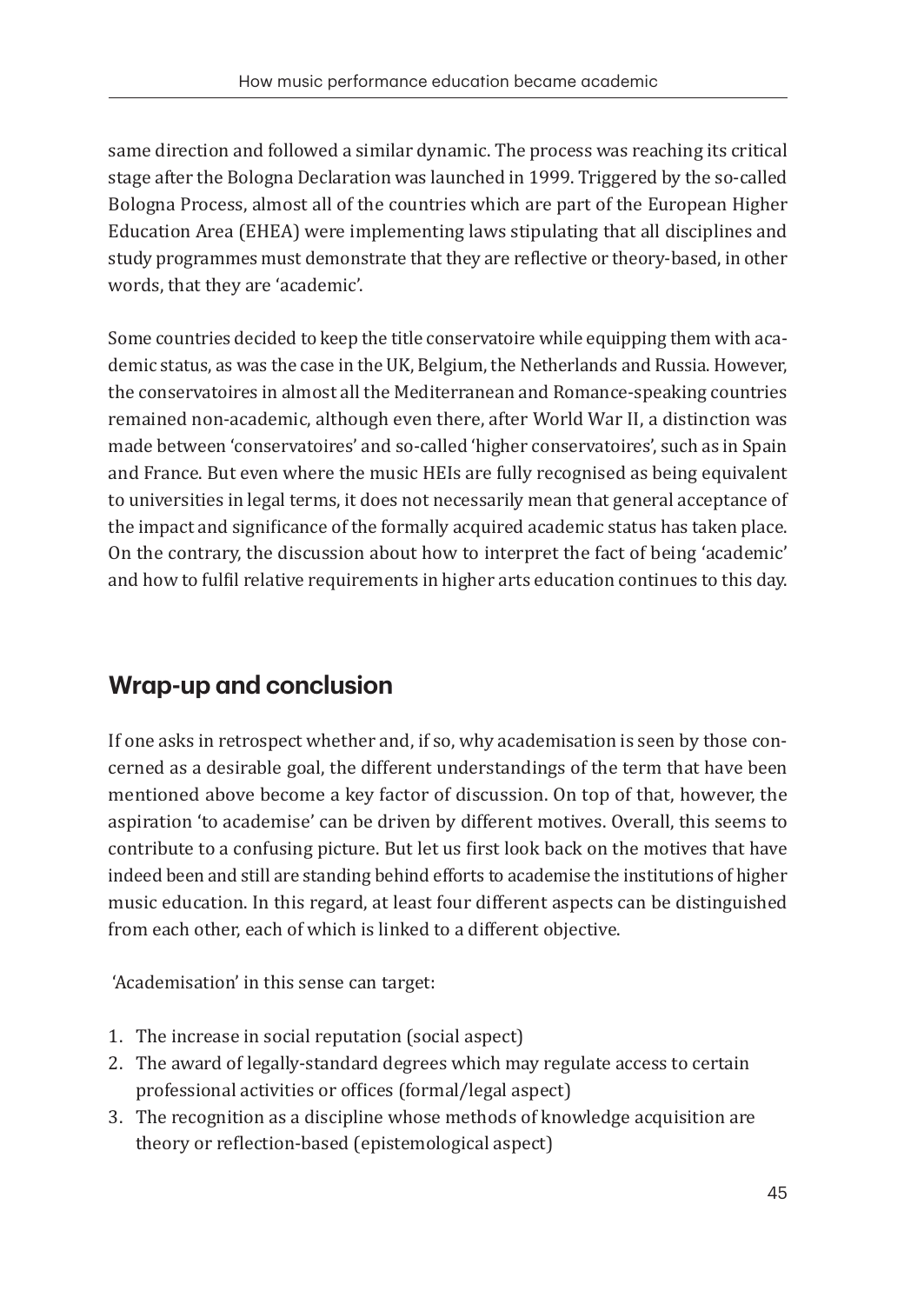4. The improvement in access to public and governmental funding, both in the area of promoting tertiary education and promoting research (political aspect)

1) Throughout the  $19<sup>th</sup>$  century there still seemed to be the stigma attached to the music profession and especially orchestral musicians that they formerly counted among the court servants. In this context the term, 'academy' was promising recognition by alluding to intellectual excellence connotations. Also the award of non-academic honorary titles such as 'Kammervirtuos' or 'Kammersänger' can be seen as compensation for the lack of recognition compared to the social status of the 'real' academic.

2) Even as state-funded but not university-accredited institutions, conservatoires and music academies were generally not allowed to award any legally valid degrees.

3) As a result of the 1999 Bologna Declaration, students are required to demonstrate that they are familiar with reflected and research-based methods of learning and teaching and are able to apply these in an appropriate way. On the one hand, this leads to the development of a new methodological repertoire that is adapted to the needs and requirements of the arts, which differ from those of the natural sciences and the humanities. However, the arts community is still in disagreement as to whether 'artistic research' in this sense needs to be an essential part of a professional and highly developed artistic practice which – it is argued – is fulfilled by performing and requires no cultural superstructure to reflect upon or legitimise one's own actions. The arguments that are used in this case strongly reflect the self-conception and professional ethos of the craftsman as described by Richard Sennett (2008):

- Quality results from developing technical mastery of what you do. (Guiding paradigm: technical mastery).
- Reflection upon one's own actions is permitted, but not obligatory.
- A conservative, tradition-orientated understanding of value goes hand-in-hand with an innovative approach to making use of new technologies.
- One's own identity as a specialist is strengthened by distancing oneself from other specialists. The motto, *'Cobbler, stick to your last!'* is also meant as a compliment for the performance of the other.

The fairly widespread self-assessment that one is, for example, an oboist (and not a musician), which implies that one is unable to judge whether a violin player is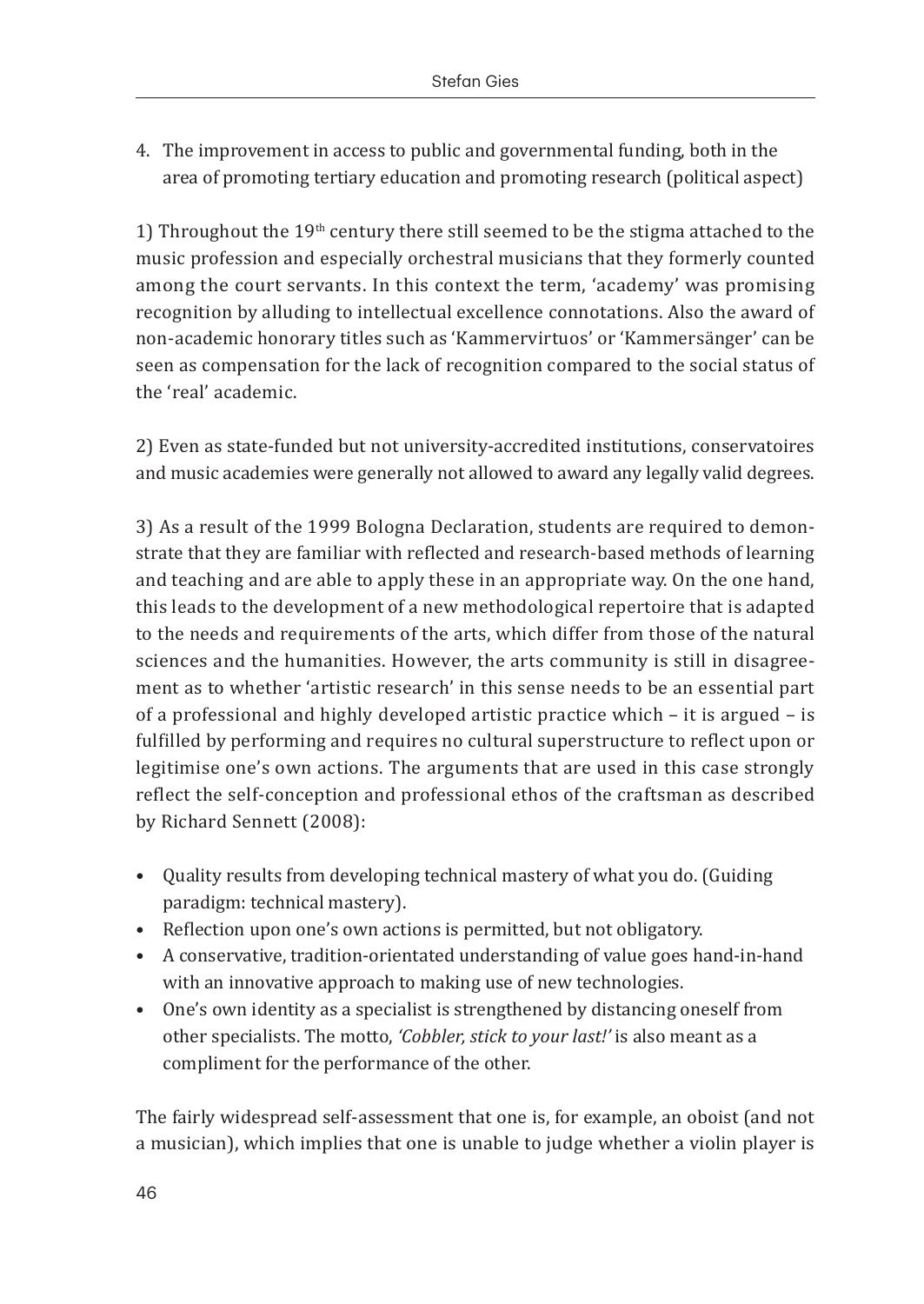performing well or badly, is a commitment to a professional self-understanding which does not necessarily require reflection of one's own practice. The characterisation of one's own professional practice as 'unacademic' is meant positively in this context and is an integral part of a person's identity as a musician or as an arts professor.

4) The question of the 'academic' character of art is, not least, also a political question as political decision-makers do not only decide on the prerequisites for the recognition of qualifications and academic degrees but also on the allocation of research funding (see Linberg-Sand & Sonesson, 2015, p. 185). In this regard, too, Europe is developing asynchronously. Unlike the sciences, research grants are still only accessible to arts research projects in exceptional cases. Academisation in this respect can also be interpreted as working towards the equality between the arts and the sciences as regards their status as being subject to state subsidy.

### Outlook

The Bologna Declaration and the discussions it has triggered on issues such as academic self-understanding, the reflective and research-based nature of learning and teaching the arts, and the peculiarity and intrinsic dignity of *the artistic* as a mode of knowledge acquisition differing from *the scientific*, stirred the world of music HEIs.

The gradual process of recognising and promoting the former conservatoires from vocational schools to higher education institutions, which has dragged on for decades, has been taken for granted by many teachers without taking into account what academisation actually means or could mean to their daily business.

Looking at the self-assessment and the self-image of professional musicians in Europe today presents an unclear and partly contradictory image. On the one hand, an understanding of their own occupational role as a service provider, which was still prevailing in the 19<sup>th</sup> century, has almost completely disappeared. On the other hand, a professional self-image is widespread according to which artists and musicians claim to benefit from the social privileges and intellectual status of the academic whilst they at the same time do not necessarily feel a need to respect the rules that are generally associated with this status. These include, among others:

- to consider one's own professional actions to be reflection-based
- to contribute to further developing the professional field through striving for progress and innovation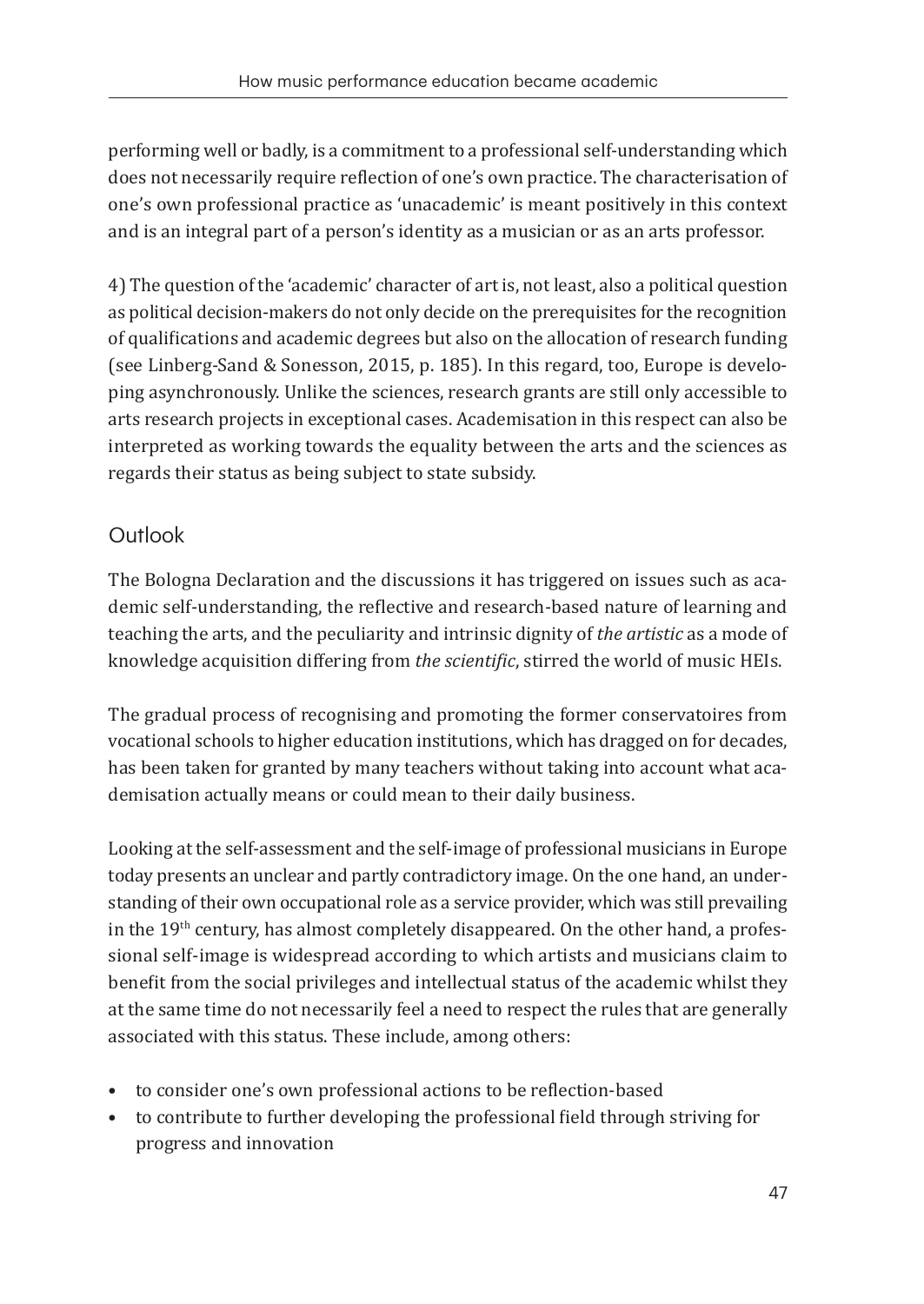- systematic structuring of teaching and learning
- reliability and verifiability of quality criteria

It is significant that these aforementioned characteristics, that could also be described as *leading paradigms of academic teaching* are of particularly little value in the field of instrumental and vocal performance education, and again especially in the field of classical music. It could almost be said that triggered by the Bologna Process, the centuries-old dichotomy between *Musica practica* and *Musica poetica*, *Musicus* and *Cantor* has arisen again. In fact, the Bologna Process has also created visible a gap at many music HEIs, dividing those who are open to accepting and adapting the above-mentioned paradigms of academic teaching and those who reject them.

Critics claim that the Bologna Declaration and the subsequent creation of common quality standards could lead to the mainstreaming of study programmes and thus subvert the freedom of art, science and teaching. In fact, the concept of academisation can also be understood as a search for the canonisation of teaching. However, it is unlikely to be a side effect of the Bologna Process, nor would it be desirable for the permission to pursue a career as an artist to ever be regulated by formal admission requirements, such as academic degrees, as had been the case in the countries of the former Eastern bloc during the times of socialism.

Conversely, it needs to be asked how an academic education can prepare for the present and future requirements of the profession as comprehensively as possible. Reflectiveness and the ability to adapt to changing vocational requirements and professional frameworks are, in this sense, elements of academising higher music education by not only strengthening the study programmes' employability orientation, but also by extending the horizon of a professional identity that is inspired by the professional ethos of the craft.

Artistic research may play a key role in the further development of the process of academisation. The discussion on the particular nature of artistic research is still in its initial phase. However, it does look as if research in the arts requires not only special methods and forms of knowledge acquisition but also the recognition of its own dignity, both from the music community and from the research community as a whole. Indeed, this discussion offers hope that a reconciliation between craft and reflectiveness in its truest and best academic sense is possible.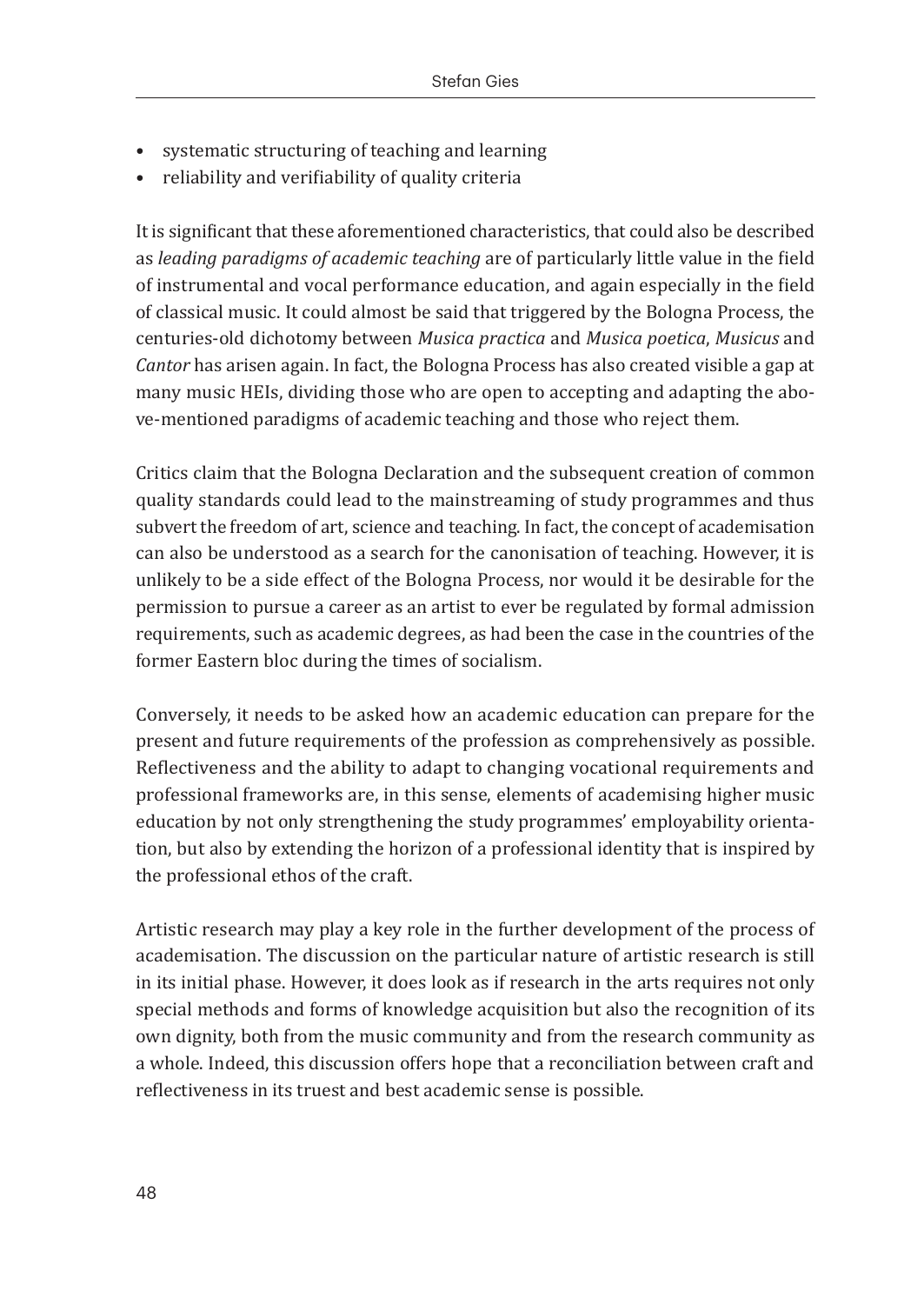### **References**

- Allsup, R. E. (2016). *Remixing the Classroom. Toward an Open Philosophy of Music Education*. Bloomington: Indiana University Press.
- Alpers, S. (1988). *Rembrandt's Enterprise: The Studio and the Market*. Chicago: University of Chicago Press.
- Bongrain, A.-M. & Poirier, A. (Ed.)(1996). *Le Conservatoire de Paris: des Menus-Plaisirs à la cité de la musique (1795-1995)*. Paris: Buchet-Chastel.
- Burwell, K. (2013). Apprenticeship in music: A contextual study for instrumental teaching and learning. *International Journal of Music Education, 31(3),* pp. 276–291.
- Calvert, I. W. (2014). *Investigating the One-on-One Master-Apprentice Relationship: A Case Study in Traditional Craft Apprenticeship.* Brigham Young University – Provo. Retrived from http://hdl.lib.byu.edu/1877/etd7197 23.03.2019.
- Coy, M. W. (1989). *Apprenticeship: From theory to method and back again*. Albany, NY: SunyPress.
- De Munck, B., Kaplan, S. L. & Soly, H. (Eds.)(2007). *Learning on the shop floor: Historical perspectives on apprenticeship*. New York, NY: Berghahn Books.
- Ehrenforth, K. H. (2005). *Geschichte der musikalischen Bildung: eine Kultur-, Sozial- und Ideengeschichte in 40 Stationen; von den antiken Hochkulturen bis zur Gegenwart*. Mainz: Schott.
- *Enciclopedia italiana di scienze, lettere ed arti 11, Compi Crocc* (1931). Milano: Treccani.
- Finley, M. I. (1980) *Ancient Slavery and Modern Ideology*. New York: Viking Press.
- Gaunt, H. (2010). One-to-one tuition in a conservatoire: the perceptions of instrumental and vocal students. *Psychology of Music*, 38(2), pp. 178–208.
- Gream, M. (2000). *The production of art during the Florentine Renaissance.*  Retrieved from http://matthewgream.net/Professional/HistoryOfArt/workshops\_1.pdf 23.03.2019.
- Hauser, A. (1953). *Sozialgeschichte der Kunst und Literatur*. München: C.H Beck.
- Hofer, K. (1996). *Akademische Grade, Abschlüsse und Titel an künstlerischen Hochschulen.* Frankfurt am Main: Lang.
- Houston, R. A. (1988). *Literacy in Early Modern Europe: Culture and Education, 1500-1800*. London: Longman.
- Ignatow, G. (2007). Theories of Embodied Knowledge: New Directions for Cultural and Cognitive Sociology? *Journal for the Theory of Social Behaviour*, 37(2), pp. 115–135.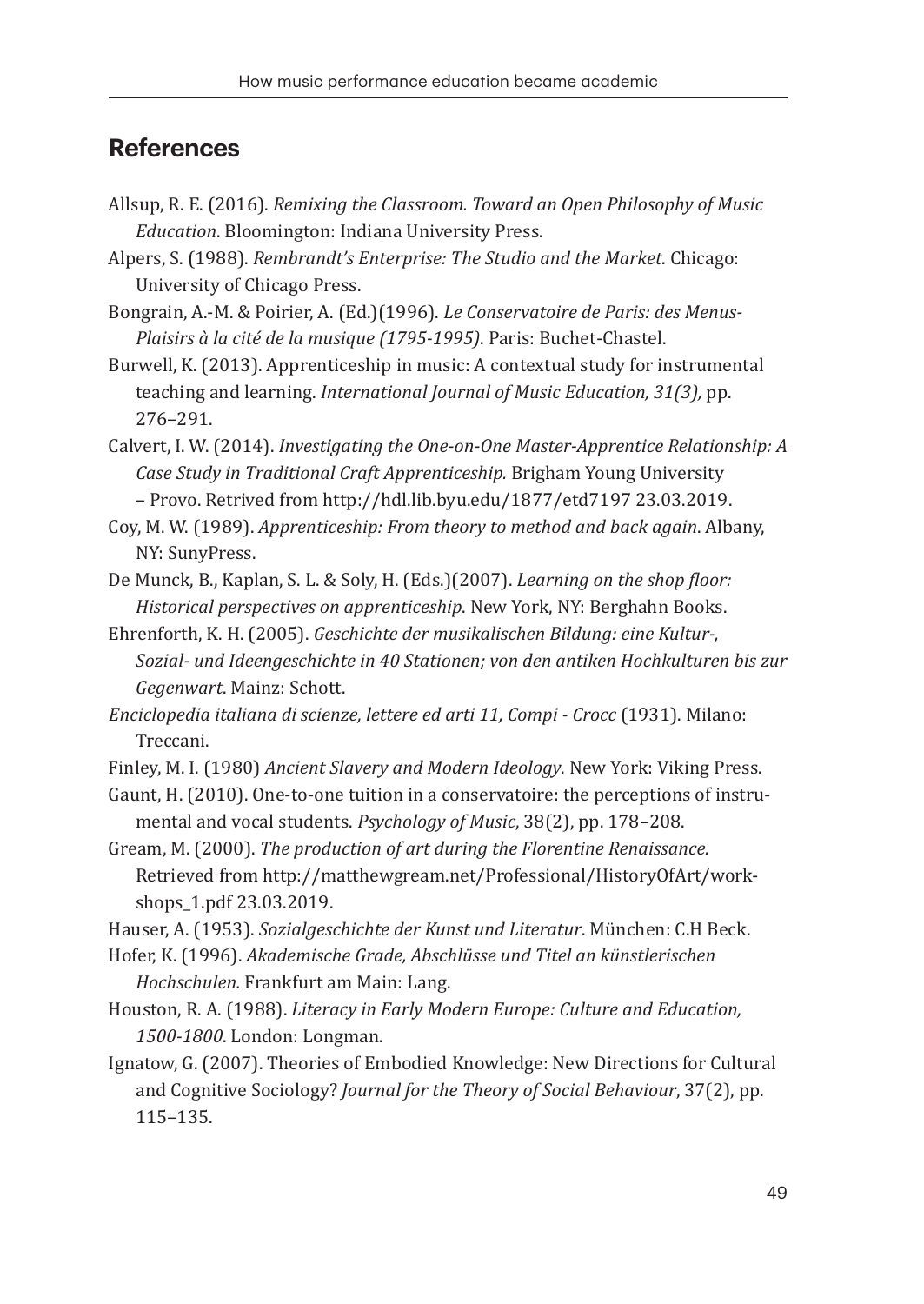- Kestenberg, L. & Gruhn, W. (Ed.) (2009). *Gesammelte Schriften, Leo Kestenberg, Band 1: Die Hauptschriften.* Freiburg i. Br.: Rombach.
- Lave, J. & Wenger, E. (1991). *Situated learning: Legitimate peripheral participation*. Cambridge, UK: Cambridge University Press.
- Lave, J. (2011). *Apprenticeship in critical ethnographic practice*. Chicago, IL: University of Chicago Press.
- Lindberg-Sand, Å. & Sonesson, A. (2015) Contextual and conceptual ambiguities in the supervision of Artistic Research experiences from Konstnärliga forskarskolan. In: H. Frisk, K. Johansson & Å. Lindberg-Sand (Eds.) *Acts of Creation: thoughts on artistic research supervision.* Höör: Brutus Östlings Bokförlag Symposion, pp. 181–212. Retrived from https://lup.lub.lu.se/search/ publication/8571067
- Lindgren, U. (1992). *Die Artes liberales in Antike und Mittelalter: bildungs- und wissenschaftsgeschichtliche Entwicklungslinien*. München: Institit für Geschichte der Naturwissenschaften.
- Nerland, M. B. & Hanken, I. M. (2004). *Apprenticeship in late modernity: Trust as a critical but challenged dimension in teacher-student relationships*. Oslo, NOR: Oslo University College.
- Nerland, M. B. (2007). One-to-one teaching as cultural practice: Two case studies from an academy of music. *Music Education Research,* 9(3), pp. 399–416.
- Nerland, Monika (2019). Beyond policy: Conceptualising student-centred learning environments in higher (music) education. In: S. Gies & J. H. Sætre: *Becoming musicians – student involvement and teacher collaboration in higher music education.* Oslo: Norwegian Academy of Music.
- Reese Willén, A. (2014). *I huvudstaden, musiklivets härd. Den strukturella omvandlingen av Stockholms offentliga konstmusikliv ca 1840-1890*. Uppsala: Acta Universitatis Upsaliensis.
- Rexroth, F. (2005). Armenhäuser eine neue Institution der sozialen Fürsorge im späten Mittelalter. In M. Matheus (Ed.). *Funktions- und Strukturwandel mittelalterlicher Hospit*äler im europäischen Vergleich (pp. 1–14). Stuttgart: Franz Steiner Verlag,
- Riemann, Hugo (1895). Unsere Konservatorien. In: *Präludien und Studien: Gesammelte Aufsätze zur Ästhetik, Theorie und Geschichte der Musik Bd. 1* (pp. 22–33). Leipzig: Seemann,
- Roske, M. (1986). Musikschule und Instrumentallehrer-Ausbildung im 19. Jahrhundert. In: J. H. Kaiser (Ed.): *Musikpädagogik Forschung und Lehre, Beiheft 3: Musikpädagogik - Institutionelle Aspekte einer wissenschaftlichen Disziplin (*pp. 34–48)*.* Mainz: Schott.